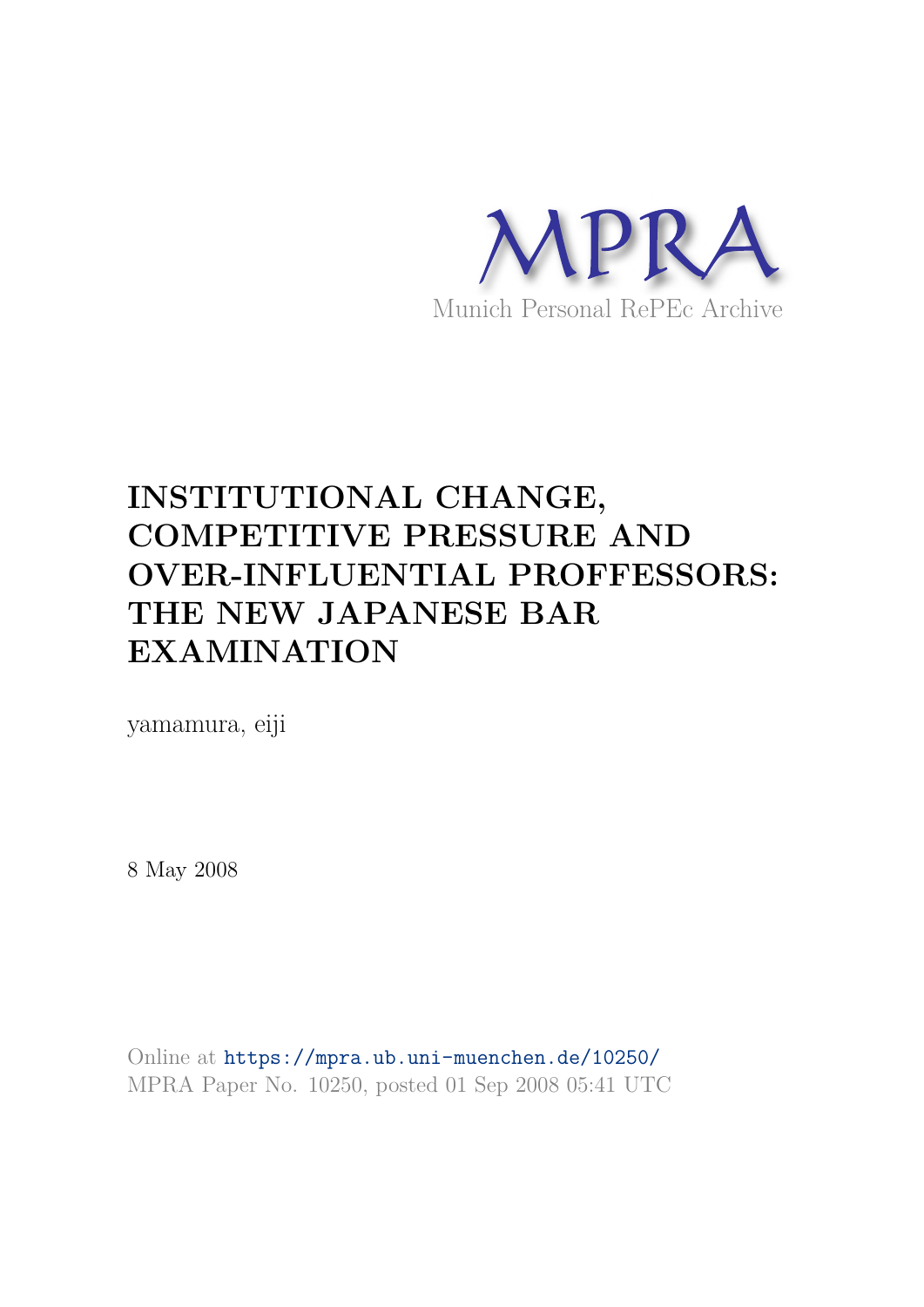# INSTITUTIONAL CHANGE, COMPETITIVE PRESSURE AND OVER-INFLUENTIAL PROFFESSORS: THE NEW JAPANESE BAR EXAMINATION

#### Eiji Yamamura

Department of Economics, Seinan Gakuin University, 6-2-92 Sawaraku Nishijin Fukuoka 814-8511, Japan

This paper attempts to analyze the results of Japan's new bar examination, so far held in 2006 and 2007, and to investigate why the new bar examination had unanticipated outcomes. The major findings from regression analysis are: (1) The ratio of professor committee members affects the pass rate. Further, committee members specializing in the compulsory common subjects have a more significant effect than those specializing in the selective subject areas.  $(2)$  The high pass rate for prestigious national law schools is mainly to the result of the high ratio of professor committee members, while the pass rate of private law schools is partly related. (3) Ratios of committee members from prestigious law schools at  $8-22\%$  is significantly higher than for non prestigious law schools. The unexpected outcomes that stem from the shortcomings of the new bar examination are in line with concept that high-powered incentive schemes are likely to induce behavior distortions (Jacob and Levitt, 2003). To prevent professorial cheating and to achieve fairness in the new bar examination, the Ministry of Justice should at least take steps not to appoint law schools professors as committee members.

JEL classification; I28, K23, K40.

Key words; Competitive pressure, Japanese bar examination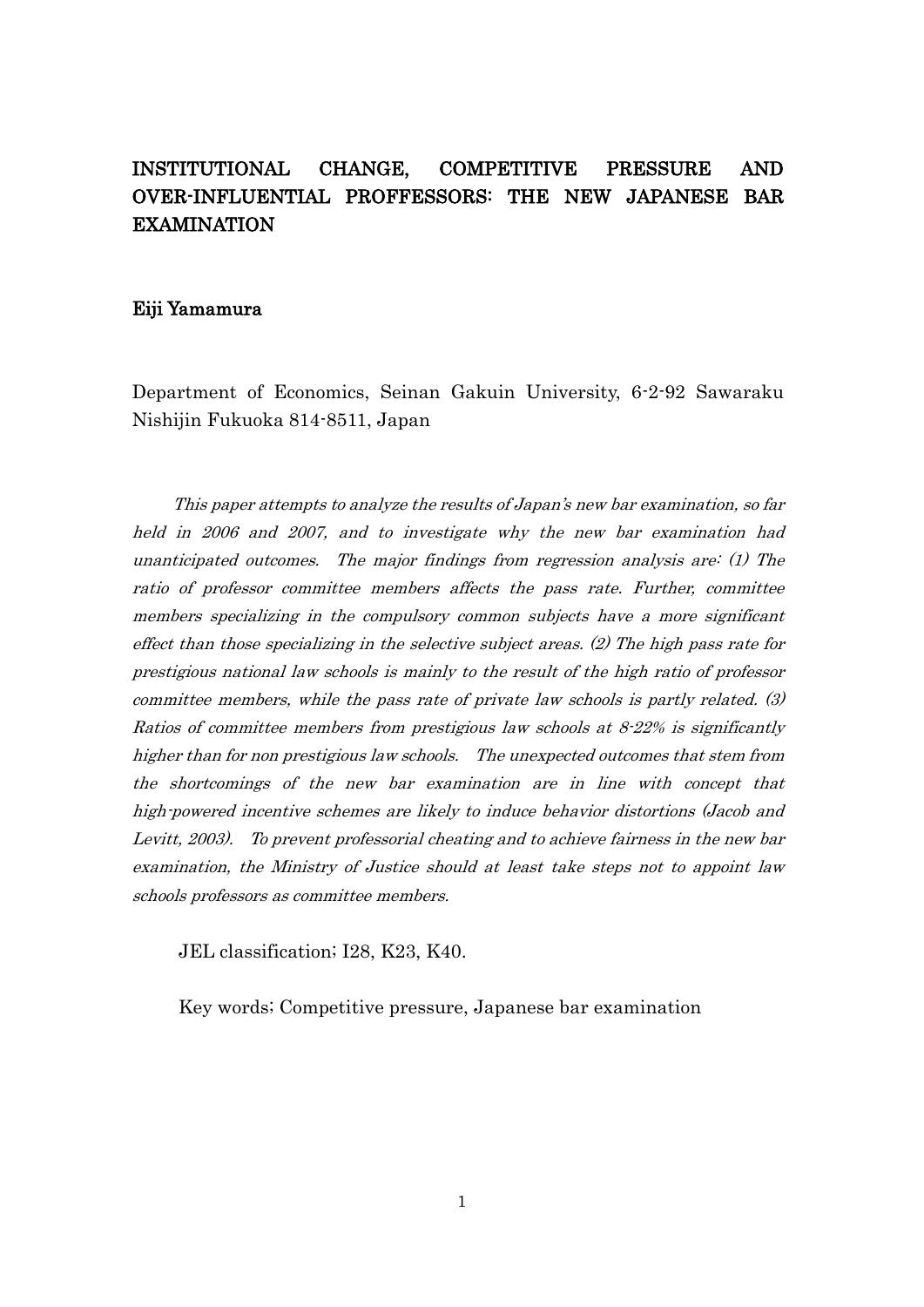#### I. INTRODUCTION

As a response to the new bar examination, which came as part of Japan"s legal reforms and was planned to commence in 2006, new law schools began operation from 1 April 2004. The reforms were aimed to overcome the strict and extraordinarily competitive bar examination by transplanting aspects of the US law school model. Such a deregulation of the lawyer market was anticipated have benefits through increasing the supply of lawyers (Kinoshita 2000, 2002), and also hoped to resolve problems arising from the former examination which required a particular set of skills and specific techniques (Ministry of Education, Culture, Sports, Science and Technology 2004). Consequently, 68 new law schools commenced operation in 2004 with another 6 opening in 2005; thus the number of new law schools reached 74. The mushrooming of new law schools actually resulted in the new bar examination becoming even more competitive than it was predicted. This was mainly because of the larger number of new entrants than initially expected. This competitive pressure seems to have induced the new law schools to focus on the skills and techniques emphasized in the new bar examination; however, the desire was for the new law schools to focus on legal qualification through a "process" of legal education, rather than focus at the "point" of the bar examination(Asahi Newspaper 2007d,Tamura 2007).

The Ministry of Justice appointed the members of the new bar examination committee that is responsible for setting and grading the examination. These members were selected from public persecutors, attorneys, and university professors<sup>1</sup>, including those at the new law schools (Ministry of justice 2005, 2006, 2007). This meant that a new law school professor who was also member of examination committee could legitimately obtain copies of the examination prior to the examination date. Under the competitive circumstance that the new law schools envisaged, a member of the new bar examination committee, who was also a professor at Keio University Law School2, informed his students about the content of a new bar examination in 20073. The scandal clearly cast doubt on the fairness of the newly introduced bar examination (Asahi Newspaper 2007b, Enomoto 2007). This situation appears consistent with

-

 $1$  Not only professors but also associate professors and lecturers are able to lecture in Japanese law schools. For the sake of simplicity I call all such lecturers "professor" in this paper.

<sup>2</sup> Keio university is regarded as a prestige university in Japan,

<sup>3</sup> This professor was dismissed as a committee member of the new bar examination and eventually resigned his position as professor (Nihon Keizai Newspaper 2007a). This is the first time that a member of the committee, for either the old or new bar , has been dismissed.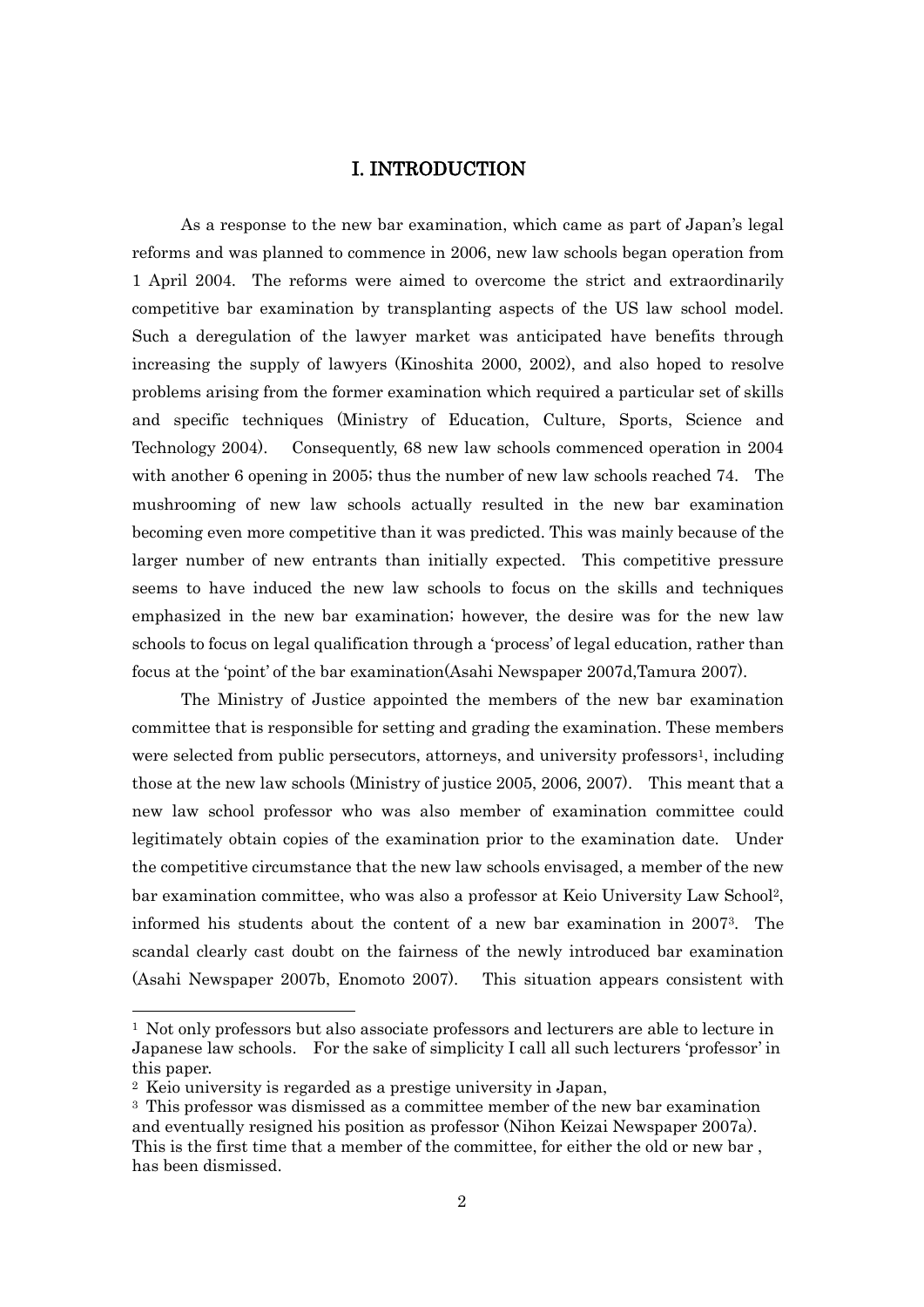the evidence from the US of high stakes testing provided by Jacob and Levitt (2003). That is, that unexpected distortions such as cheating are induced depending on how the incentive systems are schemed, which is theoretically explained by general incentive theories, particularly the notion of multi-tasking (Holmstrom and Milgrom 1991)4.

The inception of the new bar examination is predicted to greatly affect not only the market structure of the legal profession but also Japan"s legal education system (Lawley 2005). As well, the unfairness resulting from the professors cheating would be induced by the way of the committee members are selected and by the rise of competitive pressure, both caused by institutional shortcomings. Thus it appears important to assess the effect of the policies regarding the institutional change of the bar examination and the launching of many new law schools. It is also necessary to explore how and why the incidents of cheating occurred so that fairness can be restored to the examination. Although a number of reports about legal education reform and Japan"s new law schools have been presented by lawyers (e.g., Chan 2005, Foote 2005, Nishida 2005, Nottage 2005, Omura et al. 2005, Saegusa and Dierkes 2005, Steele 2005, Taylor 2005), there is little, with the exception of Kinoshita (2000, 2002), that analyzes the influence of the reforms from an economic view point5. Accordingly, this research uses data of the 2006 and 2007 bar examinations to find the determinants of the pass rates for various law schools, and to ascertain the effect of the rate of professor committee members. The mechanism of the current system of the new bar examination is also analyzed to show how it impedes the market for law schools.

 The organization of this paper is as follows: Section II provides an overview of the bar examination reforms and background. A cursory examination is made of the new bar examination results to see how the committee member ratios contribute to the pass rate. Section III presents a simple econometric framework. The results of the estimations and discussion are provided in Section IV. The final section offers

<sup>4</sup> Recently, besides the case of the new bar examination, a growing number of undesired distortions stemming from competitive pressure on schools and teachers have been detected in Japan. For instance, since 2004 the Adachi ward in Tokyo has held an localized achievement test and then announced the results of each school; this resulted in a schoolmaster to oversee a system of cheating to gain a high score for their school (Nihon Keijzai Newspaper 2007b, 2007c). As well, an examination related to gaining a teacher"s license was leaked with the aim of improving the pass rate (Asahi Newspaper 2007 a, Ichikawa 2007). Many high schools skipped teaching the compulsory subjects that are not directly related to the university entrance examination (Ariyoshi et al. 2007).

<sup>5</sup> Ramseyer and Rasmusen (2007) investigate whether Japanese courts experienced problems related to recruiting and resignations after the political turmoil in 1993.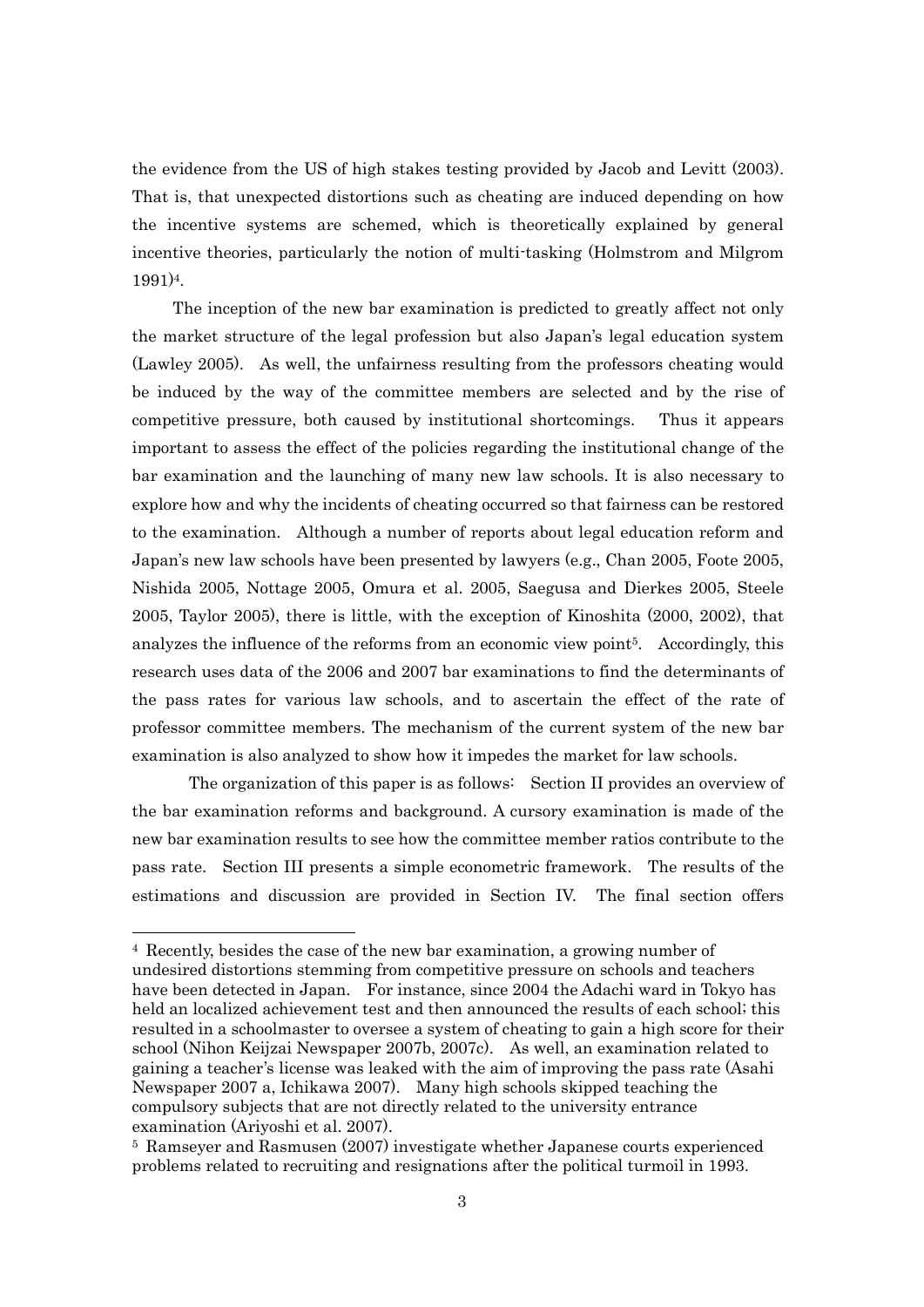concluding observations and some policy implications.

## II. OVERVIEW OF THE BAR EXAMINATION REFORMS

#### A. Background to the new bar examination

 It was well known that the number of judicial professionals such as judges, public prosecutors, and attorneys was scarce in Japan compared with other developed countries, mainly due to the strict regulation of the market for lawyers6. The strict regulation appeared to result in a great loss for the Japanese economy (Kinoshita 2000). The Justice System Reform Council (JSRC) was established by the government to study basic policies and programs for the purpose of making the justice system more familiar and accessible to the general public<sup>7</sup>. In 2001, the Council issued an opinion paper calling for fundamental reforms;, this represented a transition from "small-scale justice" to "large-scale justice" and sought to extend the rule of law to all of society. One specific issue of judicial reform was to realize a substantial augmentation of the number of people working in the legal profession. The policy would be relevant to the emergence of various new types of conflicts concerning commercial enterprises, medical treatment, construction work, and so on (Yamada 2002)8.

 Based on the 2001 opinion report, new law schools commenced operation from 1 April 2004. In the case of the old bar examination of Japan, candidates were usually law majors and had laid made plans for the bar examination when they were undergraduates. However, in response to the latent demand for new legal services from many sections of modern Japanese society, these new schools were designed to be open to graduates from any field, and welcomed those who were already working. This would enable individuals with backgrounds in business, government or other professions to develop more specialized legal careers based on their prior work experience. Most students took the standard course (*Mishu Course*) with a training term of three years. Students who possessed sufficient knowledge of the law were permitted to enter a special course (*Kishu course*) where the program could be completed in two years. Accordingly, applicants for the new law examination in 2006,

-

 $6 \text{ In } 2001$ , the number of judicial professionals was 21,000 in Japan, while there were 36,000 in France and Britain, whose populations are each about half that of Japan (The daily Yomiuri 2001).

<sup>7</sup> For more detail, see the web site of JFBA.

[http://www.nichibenren.or.jp/en/about/judicial\\_system.html](http://www.nichibenren.or.jp/en/about/judicial_system.html)

<sup>8</sup> In recent years there has been a rapid expansion of foreign law firms operations in Japan, which has also increased the demand for new types of lawyers (Chan 2005).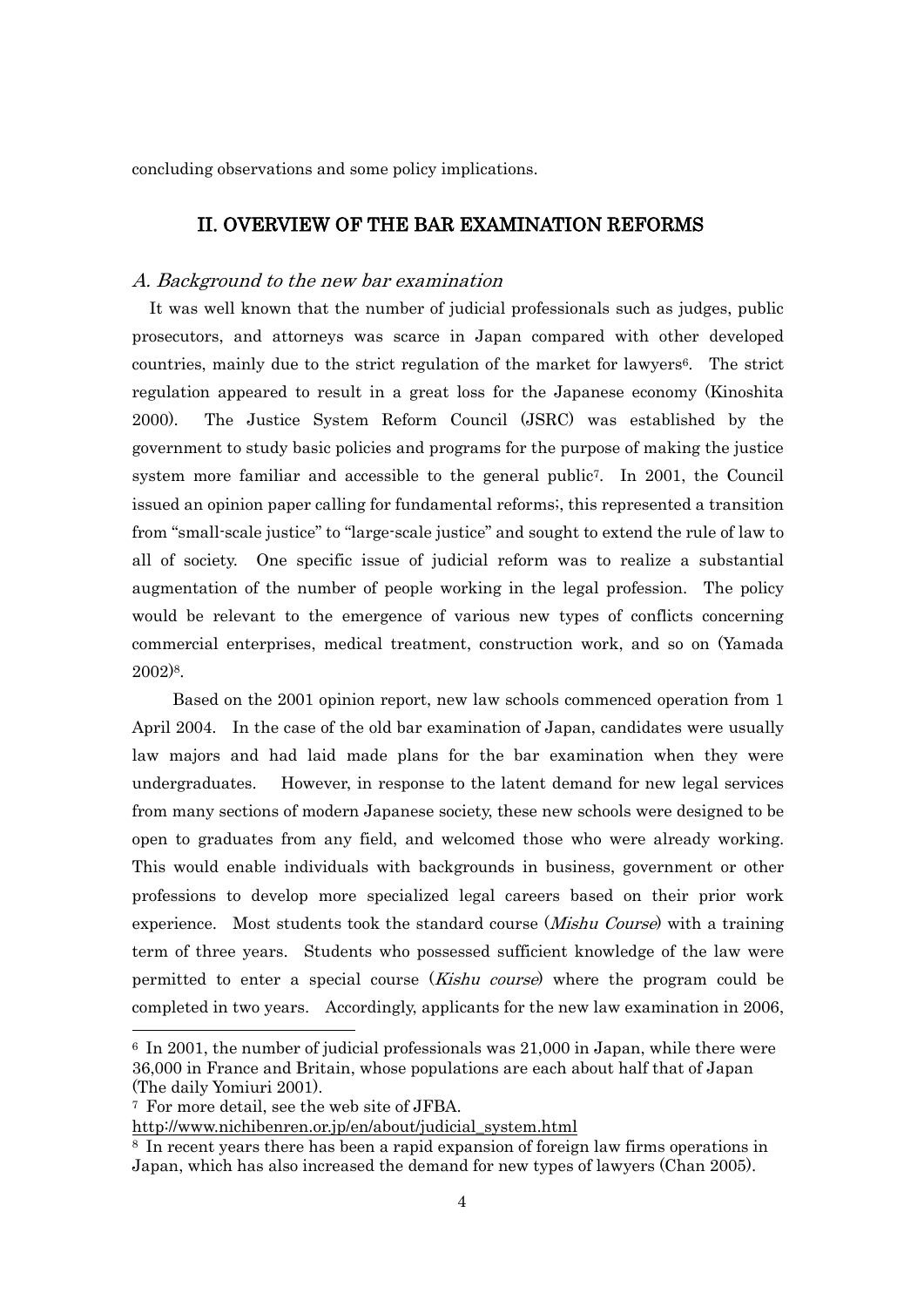the first to be held would be those who had completed the special course, meaning that the number of applicants for the 2006 examination was predicted to be small. That is to say, a full-scale new examination, which would include students from both the special and standard courses, would be held in 2007. The total numbers of examinees and successful applicants were 2,087 and 1,009, respectively, in 2006 and 4,607 and 1,851, respectively, in 2007.

 The JSRC originally called on law school administrators to provide a legal education that would be comprehensive enough that about "70 to 80 %" of candidate students would pass the new bar examination (JSRC 2001). This anticipated pass rate was far higher than that of the previous law examination, of approximately 2-3%, and therefore was expect to encourage university students to invest more effort to become judicial professionals. The JSRC set the objective of raising the number of applicants allowed to pass the new bar examination to 1,500 in 2004 and 3,000 by 2010, with the aim of achieving a total of approximately 50,000 judicial professionals by 2018 (JSRC 2001). This implied that the total number of judicial professionals in 2018 would be more than twice that of 2001, which would result in a substantial increase in the net benefit to Japan9. In fact, once the new law school system was formally launched, most of Japan"s major universities rushed to establish a law school, presumably because they felt that they could not maintain their previous grades and might lose their prestigious social evaluation without a new law school (Yamada 2002, p.49). Consequently, a larger number of schools were built than had originally been expected. Prior to the 2006 examination, the JSRC announced that the anticipated pass rate in 2005 would be approximately 50 %, which was far smaller than initially planned (Kakumu 2005). The actual pass rates for 2006 and 2007 turned out to be 48 % and 40%, respectively.

 Prior to inception of the new law schools, applicants in the past tended to rely greatly on a preparatory school system that specialized in "teaching to the test", not on a university curriculum that would not be relevant to the "old" bar examination (Yamada 2002). The original plan for the new system aimed to decrease the influence of preparatory schools (Kakumu 2005). Whether applicants passed or failed the new bar examination would, depend on the method of education and the guidance from lecturers at the law schools, in combination with the students" own efforts and ability, especially when the pass rate declined. The most important thing was for the schools to offer a quality education that would enable students to pass the examination.

<sup>9</sup> Kinoshita (2002) indicated that net increase of total benefit per year is about

<sup>0.12-0.6 %</sup> of GDP if the civil service of the Japanese district courts were to be doubled.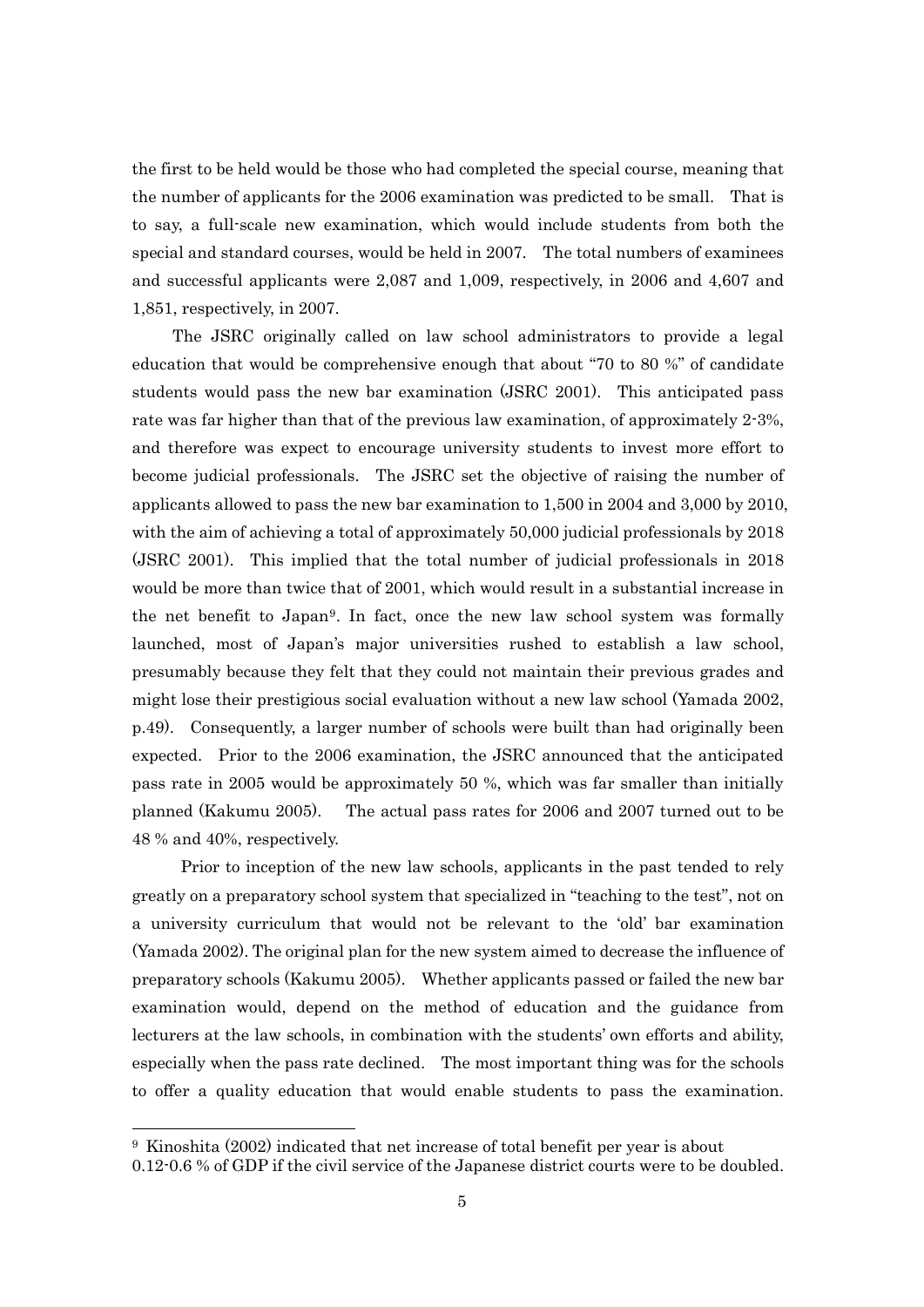Hence, contrary to the original plan, professors would be more likely to shift away from non-tested areas or increased placement in special education, and end up, as before, merely "teaching to the test" (Jacob 2002). Inevitably, law schools turned out to be just quasi-preparatory schools (Ishiwatari 2006).

 Prior to the first new examination being conducted, besides members of the committees, professors were unable to obtain definite information concerning the form and tendency for the problem set in the new bar examination. As well, in the new bar examination, a concrete marking standard has not even been publicly announced (Yonekura 2007). Therefore, professors cannot easily offer classes focusing on "teaching to the test," even if they are willing to do so because they lack the basic information required for this which would allow them to shift away from non-tested areas. This is probably why professors had to undertake teaching classes utilizing their sense, given thie appreciation of the highly competitive pressure. Accordingly, it appears impossible to have judged whether the methods and syllabus plans of the law schools were suitable to taking the examination, or to evaluate qualities of the various education plans when the new law schools were launched. From an applicant's view point, when they chose the law school they will apply to, only the school fees are apparent, without information of the educational quality offered to pass the examination. As a consequence, the larger the demands for law school are, the lower the school fees be<sup>10</sup>. Hence, top students might enter a law school whose fee is low, thus its pass rate could be expected to be high. It is widely acknowledged that the fees of the national law schools are lower than private ones, leading them to have pass rates of higher than private schools partly because of their better students.

#### B. Results and committee of new bar examination

1

 Members of the new bar examination committee that is the responsible for setting and marking examination are appointed by the Ministry of Justice Members were selected from jurists such as public persecutors, attorneys, and university professor, including those from the new law schools (Ministry of justice 2005, 2006, 2007). Professors usually specialize in a specific area, within their major subject, and they appear to favor this field when they teach students at law schools and also when they set questions for the new bar examination. Such conditions ensure that questions tend to be closely related to the contents of these professor's lectures, even if they do

 $10$  A scholarship would decrease the cost that students pay even if tuition fees are high. As most law schools offer scholarships (Nikkei Career Magazine 2006, 2007), the influence of scholarships is considered small.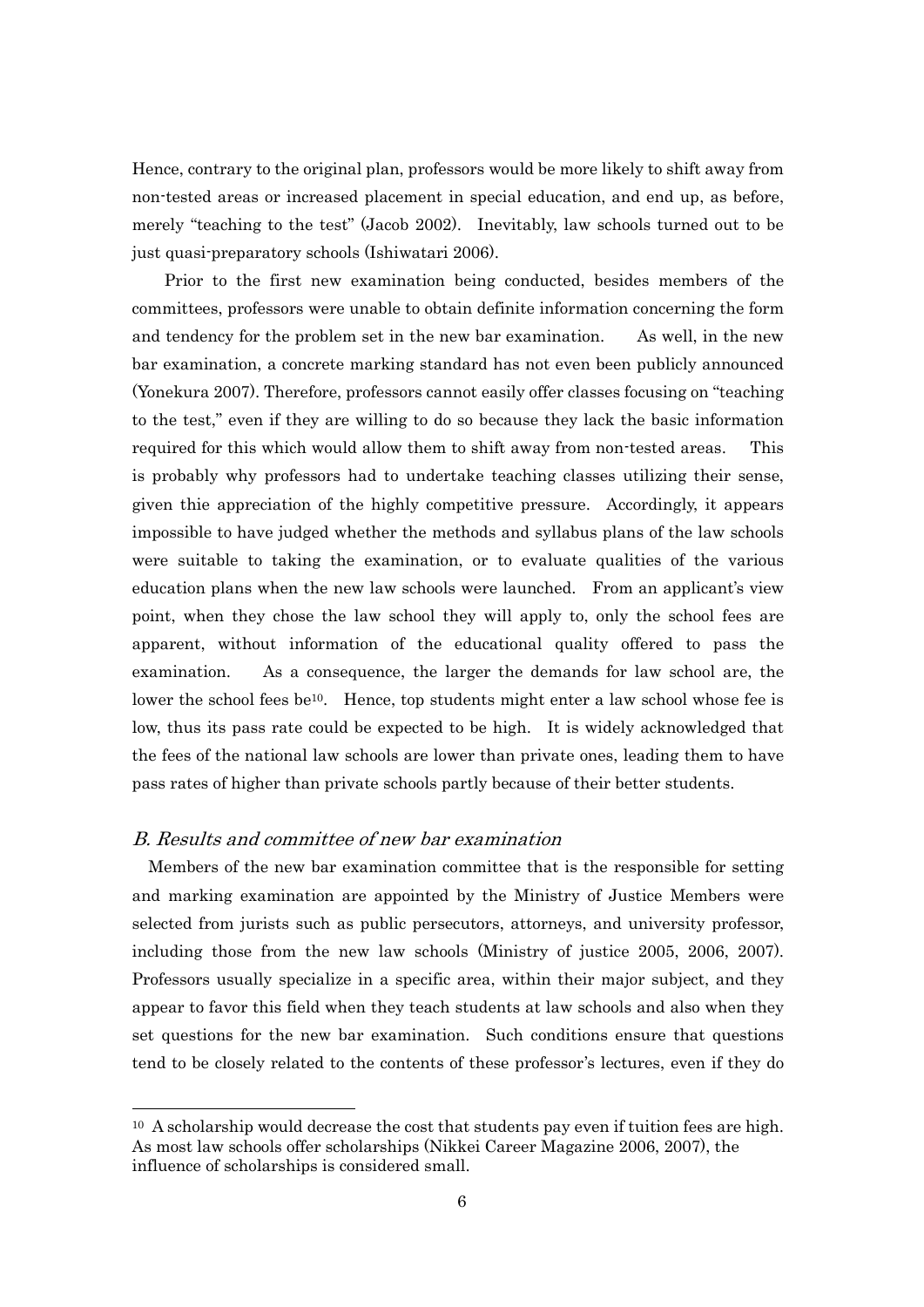not intend to "teach to the test". As a consequence, students who are able to take lectures from committee members have a great advantage when they take the examination. Furthermore, the system for selecting committee member could be one reason that the new law school professors who were also members of the committee were able to legitimately acquire accurate information about examination prior to the examination date. The unexpected competitive environment, as previously mentioned, seems to have increased the incentive for professors on the committee to put some emphasis in their lectures on particular areas scheduled to be in the examination. In fact, besides the case of a Keio University Law School member of the committee who informed his students about the content of the new bar examination in 2007, some similar unfair cases where committee members gave special lectures at law schools have been reported (Asahi Newspaper 2007 e). I see from table 1 that the ratio of professors among the committee members is between 20-30%, indicating that the effects of committee member on the results of the examination cannot be ignored.

In more detail, the subjects of the new bar examination can be roughly divided into compulsory common subjects and selective ones. All students must take the 7 compulsory common subjects and select one subject from among 8 selective subjects11. Even in a law school employing a committee member as a professor, the advantage of selective subjects might be limited to those students who select it, whereas all students can enjoy benefits concerning common subjects. Therefore, a committee member specializing in compulsory common subjects is expected to have a greater effect on examination pass rates than a professor specializing in a selective subject.

 Looking at Table 2(a) reveals that the number of successful candidates and the pass rates of the new bar examination are significantly higher in law schools that have committee members on their staff than those schools without such staff members. Thirty-nine law schools have a committee member on their staff, 87do not.

 It is widely known that the "big five", the University of Tokyo and Kyoto University, regarded as the leading national universities, and Waseda, Keio, and Chuo University, the leading private universities, produced a large number of successful candidates for the "old bar examination" (Omura et al. 2005). As well, many lawyers graduated from Hitotsubashi University, which is also considered a leading university. In this paper, these 6 universities are defined as the "prestigious universities". This

<sup>11</sup> 7 compulsory common subjects comprise constitutional law, administrative law, commercial law, civil law, civil procedure law, criminal law, and criminal procedure law. . The 8 selective subjects are taxation law, labor law, international law, international private law, economic law, bankruptcy law, environment law, and intellectual property law.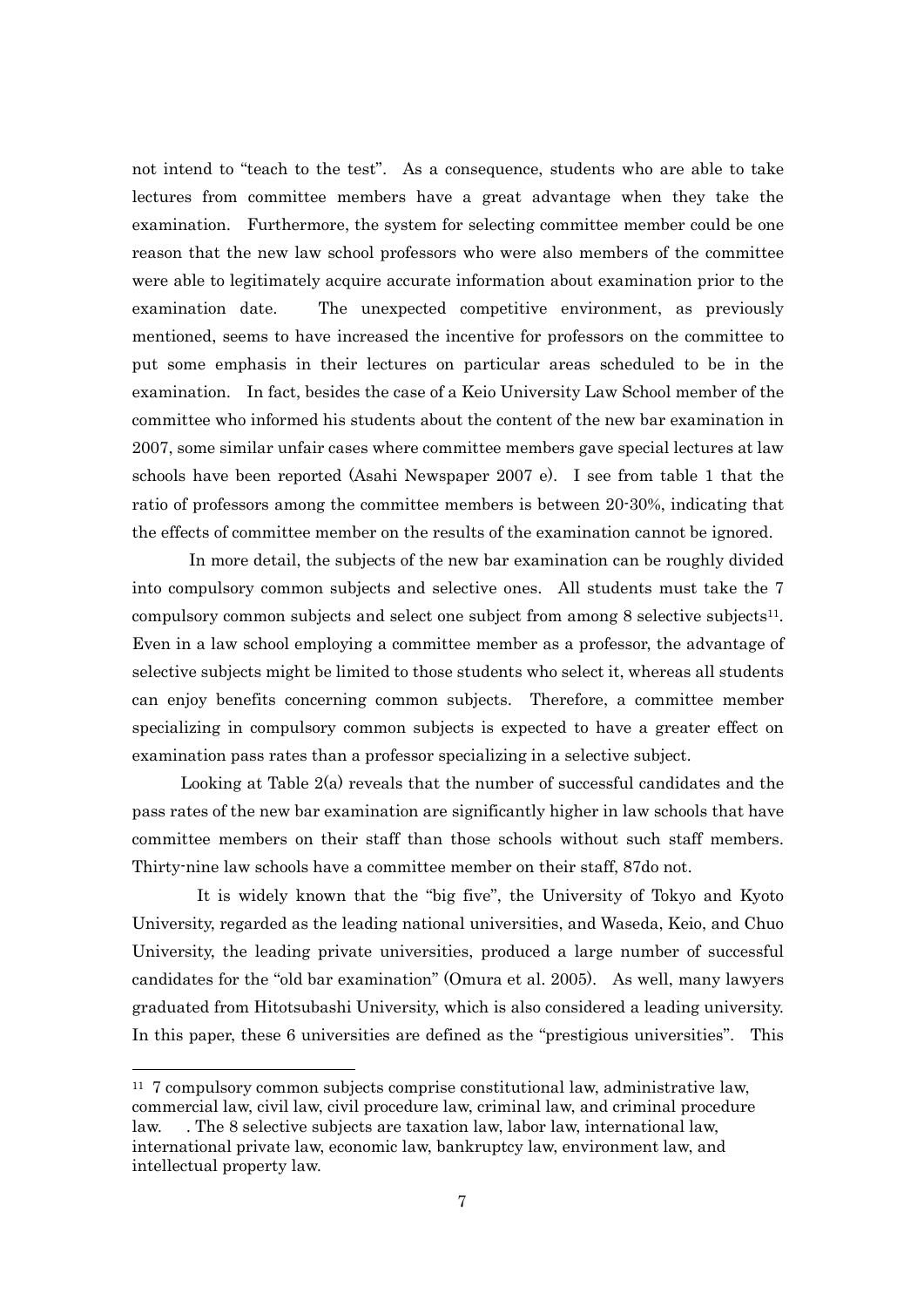might be a result of the quality and focus of their students rather than to the quality of their education, since most students still relied heavily on preparatory schools. On the other hand, most of the influential and capable professors are thought to be concentrated in these universities. Table 2 (b) tells me that the numbers and success rates of candidates from these prestigious university law schools are significantly larger and higher than for other schools. Numbers of successful candidates from these universities are nearly 9 times larger than other schools, even though this might partly be thanks to the large number of applicants. After controlling for this scale effect, their pass rate is approximately twice that of the other schools. The fact that the number of committee members from national university law schools is greater than those from private universities can be seen in Table 3 (a). This tendency remains when just law schools with committee members are analyzed; suggesting that committee members are more likely to be selected from national universities. When we compare the prestigious university law schools with all others in Table 3 (b), the very surprising result that the number of committee members from the prestigious schools is nearly 20 times greater than those from the others. It is also noteworthy that if samples are restricted to law schools with committee members, the rate of committee members from prestigious schools is approximately three times that of the others. Taking these results together, the dominance of the prestigious university law schools might be partly thanks to the advantage of having committee members on their staff.

# III. ESTIMATED MODEL AND INTERPRETATION OF RESULTS

## A. Data

1

 The data set used in this study is at the law school level data from 2006 and 2007. Table 4 includes variable definitions, means, standard deviations, and maximum and minimums of analyzed data. The variables are discussed later. The pass rate is the number of successful candidates over that of total examinees12. Tuition fees are collated from the Nikkei Career Magazine (2005, 2006). The ratios of professors committee members, those specializing in compulsory common subjects and those in selective subjects are each a variable over the total number of full-time professors; data obtained from the Ministry of Justice (2005, 2006) and the Nikkei Career Magazine (2005, 2006). Aggregated numbers of successful applicants for the old bar

<sup>12</sup> The data of 2006 is available at

[http://www.moj.go.jp/SHIKEN/SHINSHIHOU/h18-04kekka.pdf.](http://www.moj.go.jp/SHIKEN/SHINSHIHOU/h18-04kekka.pdf) That of 2007 is at http://www.moj.go.jp/SHIKEN/SHINSHIHOU/h19kekka01-6.pdf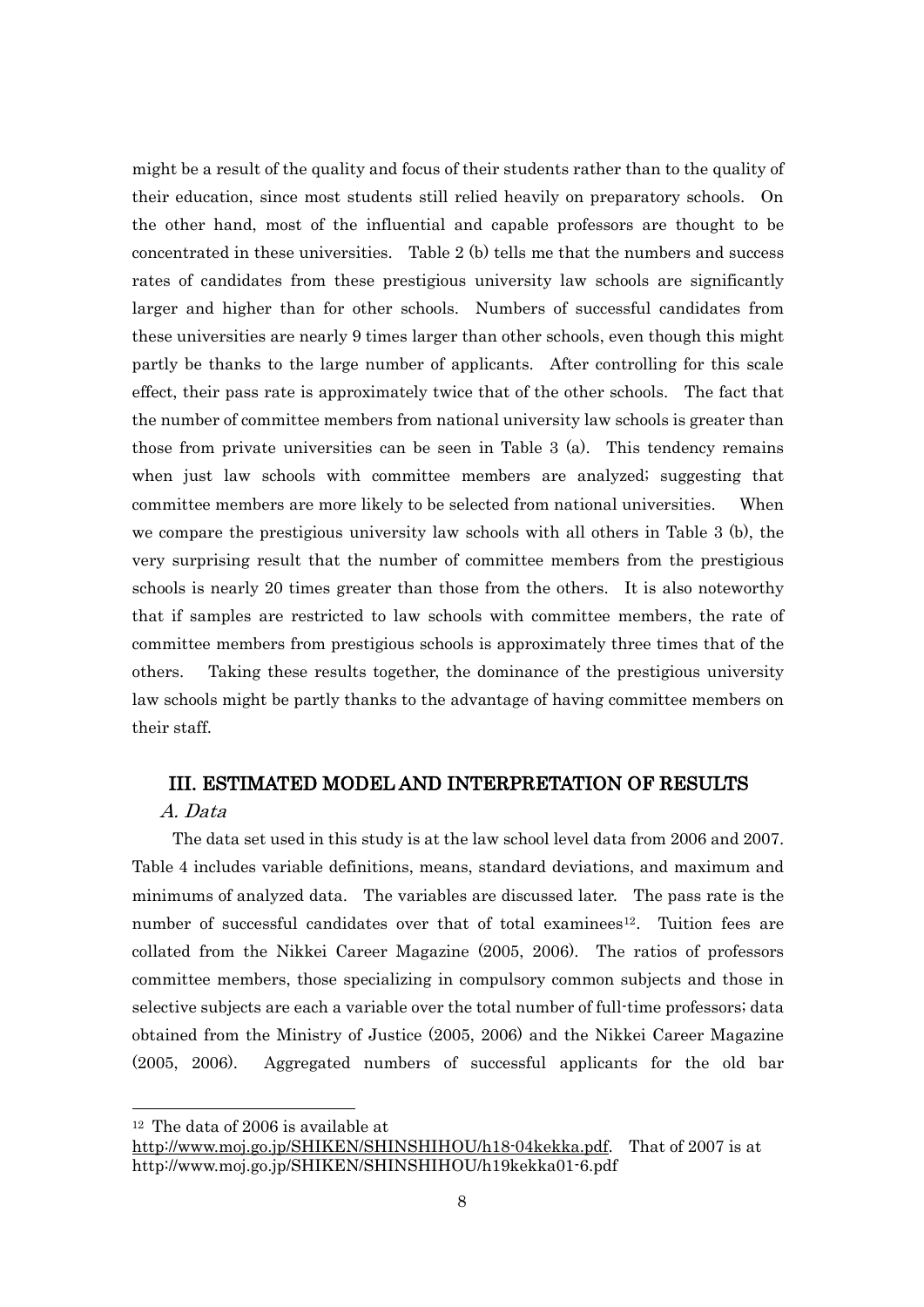examination during the period 2000-2005 were collated from Asahi Newspaper Publishing (various years). Per capita GDP where a law school is located was derived from the Index Corporation (2006).

 I see from Table 4 that the pass rates ranged from 0% to 100%; clearly indicating that there is large gas among the performances of the various law schools. This might partly relate to the remarkable difference in the ratio of committee members of between 0 % and 22.8 %; as mentioned previously, professors who are committee members are positively related to the pass rate.

#### B. Function form

1

 Following from the discussion above, the estimated function of the pass rate takes the following form13:

# PASRAT  $i\epsilon = \alpha_0 + \alpha_1 TUT_i t + \alpha_2 COMRAT_{it} + \alpha_3 RIVAL_{it} + \alpha_4 NATIO_i + \alpha_5 NPAS_i$  $\alpha_{6}PGDP_{it} + \omega_{it}$ ,

where *PASRAT* represents the pass rate of a law school *i* in year t, and  $\alpha$ 's represents the regression parameters.  $\omega_{it}$  represents the error term. Added to the simple OLS model, a sample selection model (Heckman model) is also employed to control for selection bias since there were no applicants from 10 law schools for the 2006 examination and from 6 in  $2007^{14}$ . With the exception of dummy variables, dependent and independent variables are evaluated at the sample means and therefore coefficient values reported can be interpreted as elasticity15.

Following from the discussion in the previous section,  $TUT$  stands for tuition and

<sup>15</sup> See more details for Greene (Greene1997, p.280).

In the linear model,  $y = x' \beta + e$  the elasticity of y with respect to changes in x is

$$
\gamma_k = \frac{\partial \ln y}{\partial \ln x_k} = \beta_k \left( \frac{x_k}{y} \right).
$$

This values can be estimated by computing it at the sample means as

$$
\lambda_k = \beta_k \left( \frac{\overline{x_k}}{\overline{y}} \right)
$$

<sup>&</sup>lt;sup>13</sup> Besides dummy variables, the values of coefficients can be interpreted as the elasticity of the number of victims with respect to the corresponding independent variables, which are evaluated at the sample mean values of the variables.

<sup>14</sup> Probit and OLS estimations are calculated simultaneously in a Heckman model. Independent variables in Probit estimations are TUIT, COMRAT, NATIO, NPAS and the total number of full-time professors. The reason why the total number of full-time professors is included in the Probit estimation but not in the OLS estimation is that the large scale of the law schools seems to reduce the likelihood that nobody takes the examination would not directly affect the pass rate.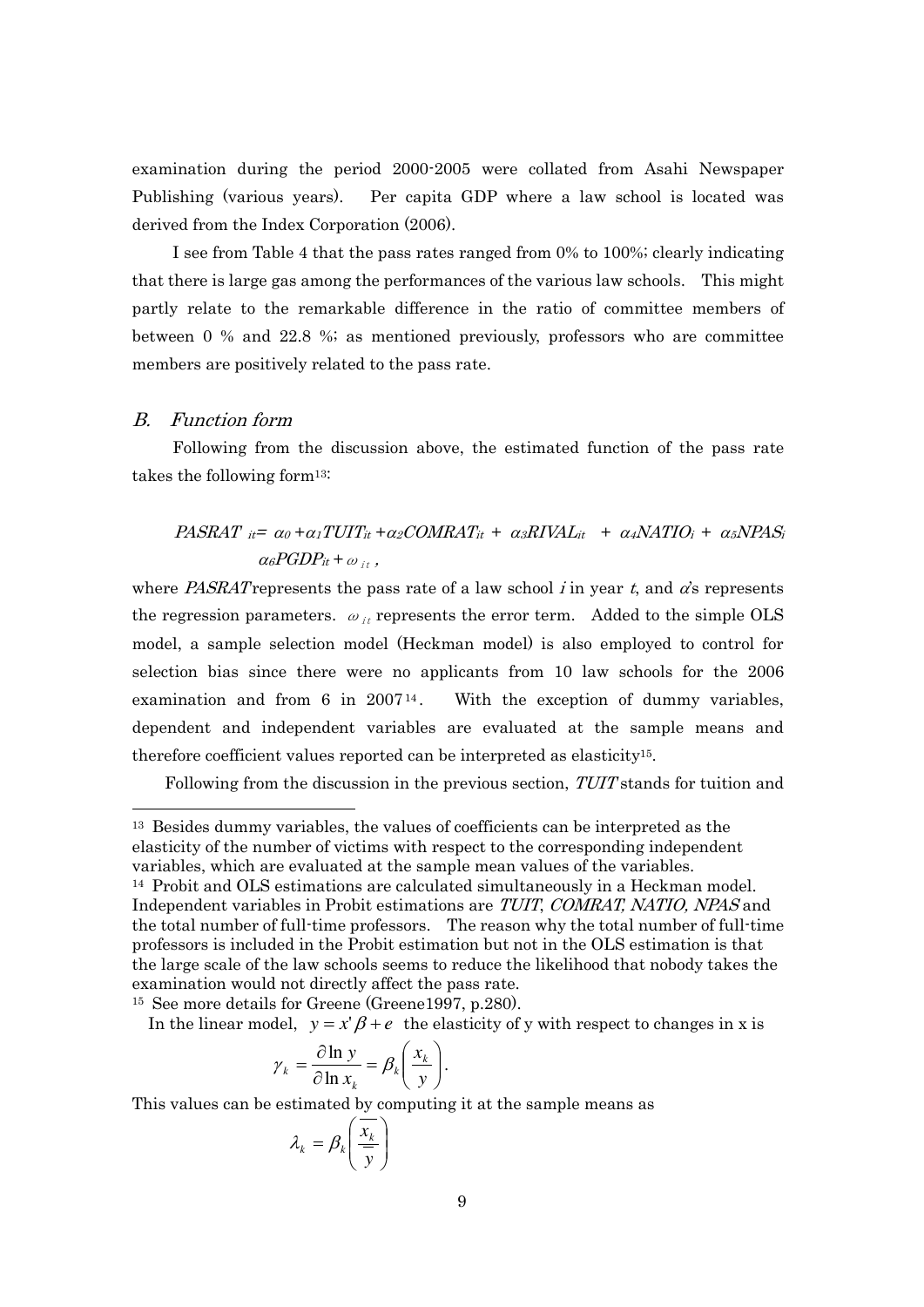is predicted to be negative if scarcity of information concerning education quality leads to an increase in demand for law schools with low tuition, resulting in excellent students concentrating in low tuition law schools. COMRAT represents the rate of committee members and is incorporated to capture the effect of committee members on the pass rate and is expected to take a positive sign if a committee member makes a contribution to raising the pass rate.  $RIVAL$  denotes the number of other law schools belonging to the same prefecture and is considered to be a proxy for the substitute, and therefore its sign becomes negative.  $NATIO$  is the national university's law school dummy and controls for the characteristics of a law school. NPAS represents the aggregated number of successful applicants for the old bar examination during the past six years and examines how prestigious universities dominated both the old bar examination and continued to do so for the new bar one. Because of scarcity of information concerning educational quality, the brand is considered to signal high quality even if such a "brand" is not because of the educational quality but to the quality of students. The "brand" effect can be why top students are more inclined to enter the law schools of prestigious university's and thus NPAS is expected to be positive. PGDP stands for per capital GDP where the law school is located and would take a positive sign since higher income would lead to higher investment for the examination; as well, students living in more urban areas are more likely to access useful information partly because preparatory schools are concentrated there16. This is because preparatory schools are considered to be complementary to law schools, rather than a substitute (Yonekura 2007).

 Alternative specification incorporates prestigious law school dummies, instead of NATIO and NPAS, to explore how educational quality is related to the pass rate. Most law schools including the renowned private law schools such as Waseda, Keio and Chuo attempt to offer courses suitable for the examination to raise their pass rate while prestigious laws schools of national universities such as Tokyo, Kyoto and Hitotsubashi are less likely to do so, although competitive pressure will induce a law school to "teach to the test" (Ishiwatari 2006). On the other hand, the high ratio of committee members from these prestigious national and private law schools seems to be positively associated with their high pass rates. Accordingly, the high pass rate of

<sup>16</sup> There are differences between law schools' stated principles which decrease influence of preparatory schools and their real intentions. A number of law schools ordered the preparatory school located in Tokyo to give professors a lecture on the know-how of passing new bar examination (Ida 2007). To this end, law schools located in urban area can enjoy its proximity to the urban center in which preparatory schools concentrate.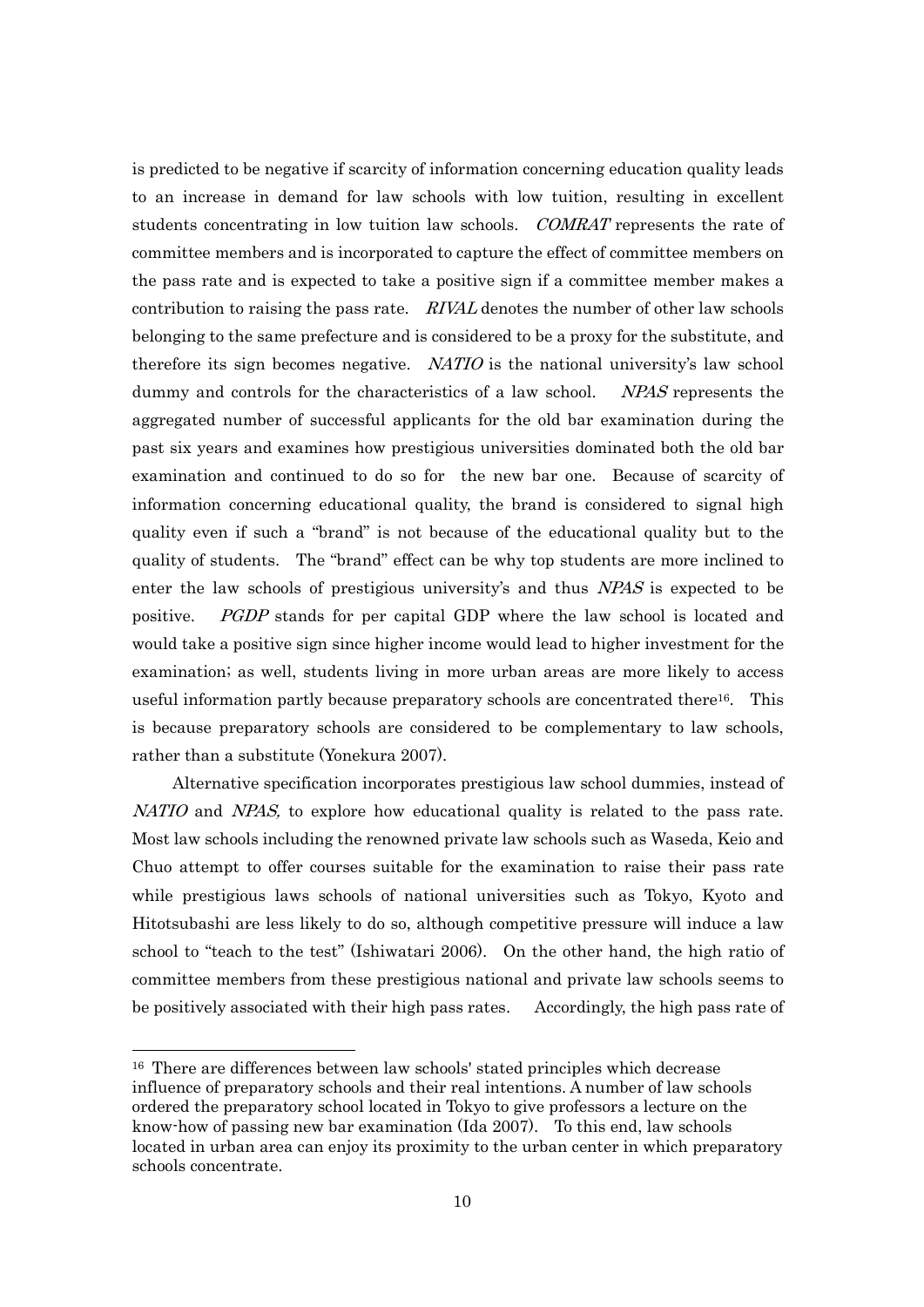the national prestigious schools appears to the result of the high ratio of committee members, rather that to examination oriented education. Hence, after controlling for COMRAT, dummies for private schools such as WASEDA, KEIO, and CHUO are expected to become positive, but those for national ones such as *TOKYO, KYOTO*, and HITOT are ambiguous.

I now proceed to discuss the determinants of the ratio of committee members; its estimated function then takes the following form:

#### $COMRAT_{it} = \alpha_0 + \alpha_1 NATIO_i + \alpha_2 NPAS_i + \alpha_3 PGDP_{it} + \omega_{it}$

 As discussed previously, the ratio of committee members is higher in national law schools and the renowned private universities i compared with the others, and therefore the sign of NATIO and NPAS would be positive. PGDP is included to control for economic factors. Alternative specification incorporates prestigious law school dummies instead of NATIO and NPAS to examine how and to what extent prestigious law schools dominate. The data is censored since there are a number of samples where COMRAT is 0, leading to an estimation bias. The Tobit estimation allows me to subdue this bias. Hence, OLS as well as Tobit estimations are employed.

#### IV. RESULTS

#### A. Pass rate

Table 5 sets out the results of pass rate estimations using aggregated data from 2006 and 2007. As mentioned in Section II, the first full-scale examination was held in 2007 since applicants in 2006 was restricted to students who completed the two years special course. Therefore, features of the 2006 examination were different from those in 2007. With the aim of comparing the 2006 and 2007 results, Tables 6 and 7 present the results of 2006 and 2007, respectively. Columns (1), (3), and (5) present the results of OLS estimations and those of (2), (4), and (6) provide Heckman estimations, respectively.

Looking at table 5 reveals that the coefficients of TUIT and RIVAL become negative and therefore have significantly negative effects on the pass rate in all specifications, which is in line with my prediction. The elasticity of the pass rate with respect to TUIT ranges between  $\cdot$  0.43 and  $\cdot$  0.76, implying that the pass rate falls to between 0.43 and 0.76 % when tuition rises by 1 %. The signs of COMRAT are positive and are statistically significant at the 1 % level in all estimations. Its coefficient values take 0.06 and 0.07, meaning that the pass rate rises between 0.06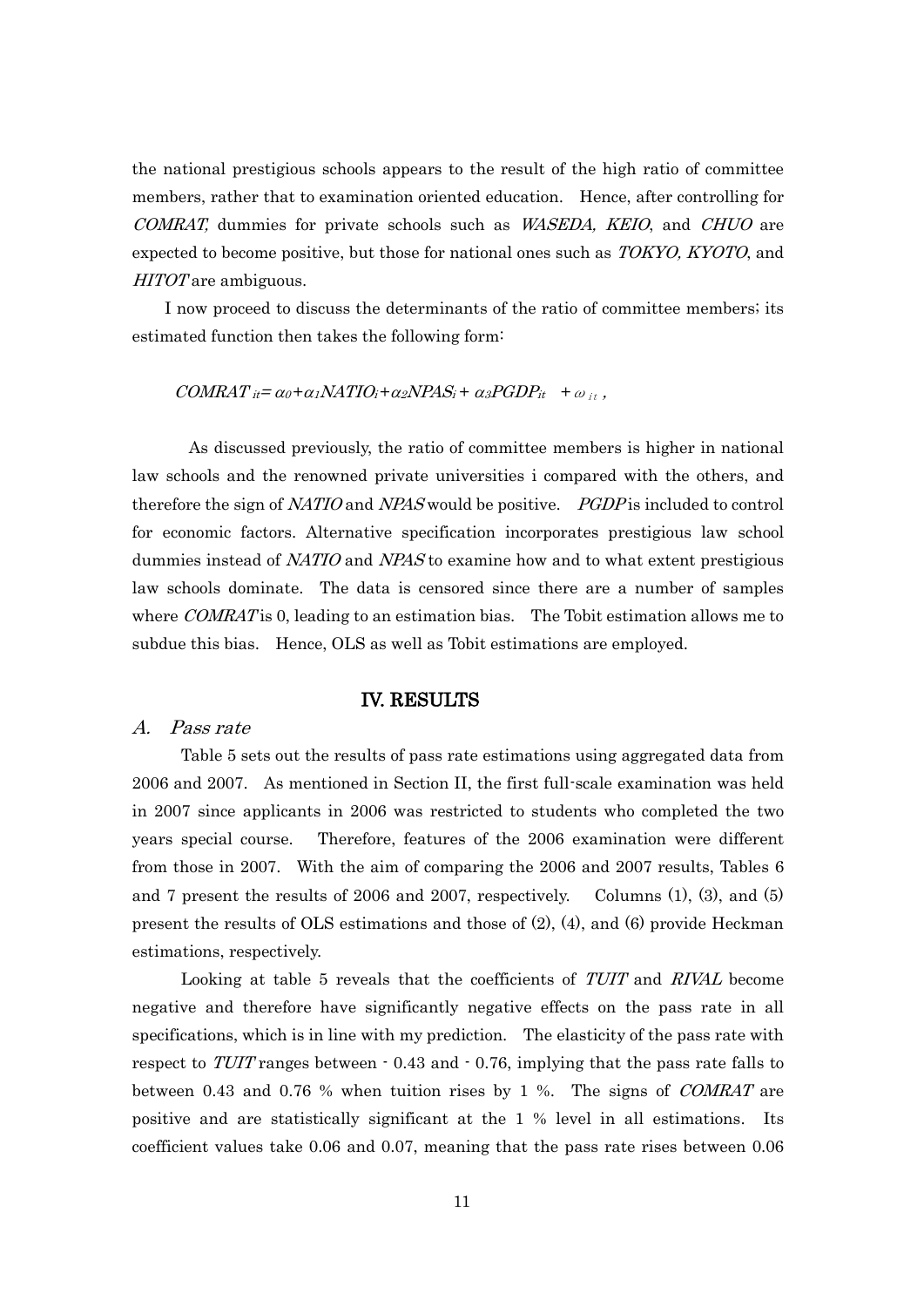and 0.07 when the ratio of committee members increases by 1 %. It follows from this that professors who are also committee members make a contribution to the pass rate. Consistent with the anticipation, the coefficients of NPAS and PGDP take significantly positive signs in all estimations. I derived the argument from the results of NPAS that the dominance in the old bar examination in the past years was maintained in the new examination. Does this dominance come from the "brand" as discussed in the prior section? To follow this up, I look at the results of the prestigious university dummies. As presented in columns (3) and (4), after controlling for the committee member effect presented, I find it surprising that the prestigious national law schools dummies such as *TOKYO, KYOTO*, and *HITOT* are not statistically significant, despite taking positive signs, whereas those of prestigious private ones such as *WASE, KEIO*, and *CHUO* take significantly positive signs. Furthermore, the coefficients of the national universities dummies, approximately 0.15, are smaller than private ones, which range between  $0.20$  and  $0.28^{17}$ . It is recognized that the University of Tokyo is the most prestigious university in Japan (Ramseyer and Rasmusen 2007). These lead me to argue that, contrary to anticipation, the "brand" effect does not make a contribution to the pass rate. As shown in columns (5) and (6), the results when the committee member effect is not controlled for shows that not only private but also national prestigious dummies take significantly positive signs. Further, the coefficient values of private school dummies in columns (5) and (6) are larger than those in (3) and (4), meaning that committee member leverage the advantage of private ones. Considering this together with Table 3(b), I interpret these results as suggesting that the advantage of national prestigious universities stems only from the high ratio of committee members while that of private ones come from committee members as well as the educational quality.

I now turn to more closely examine Tables 6 and 7. These two tables tell me that variables, with the exception of TUIT, NPAS, and some prestigious school dummies, are hardly statistically significant although all signs of the coefficients are the same as in Table 5. This might presumably be because most of the applicants in 2006 had experienced the old bar examination and so learned at preparatory schools in advance (Ida and Yatsu 2006). Therefore their success largely depended on the education gained at preparatory schools, rather than on law schools where they learnt for only for two years. Turning to Table 7, the results are similar to those in Table 5 in terms of the coefficient signs and statistical significance. Comparing Tables 6 and 7, it is

 $17$  After controlling for various factors, the pass rate of the private prestigious law schools is higher by 20% to 28% that of non-prestigious law schools.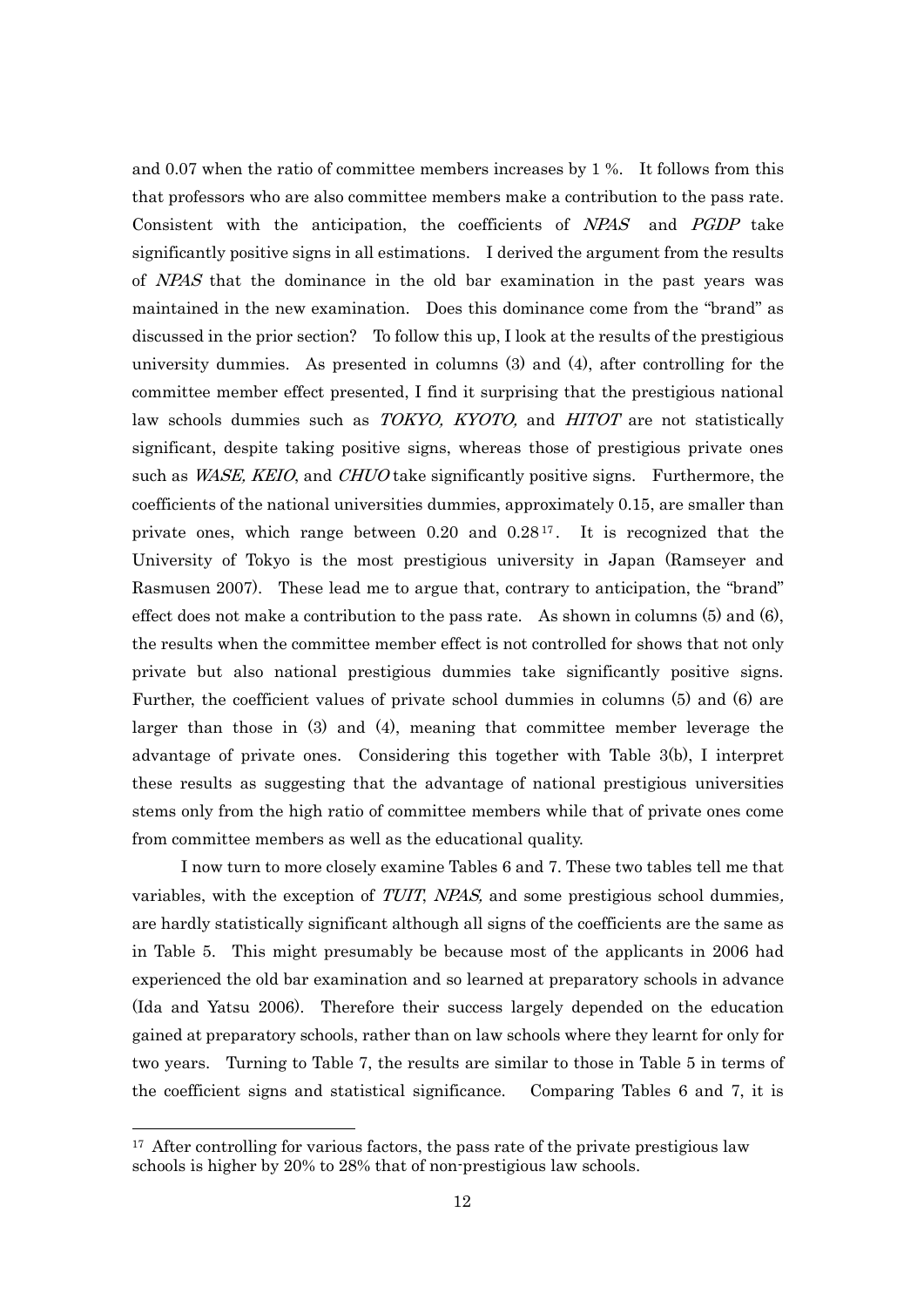remarkable that the values of COMRAT raging between 0.11 and 0.13 are approximately 10 times larger than those in Table 6, implying that the ratio of committee members hardly affected the pass rate in 2006 but played a substantial role in raising it in 2007. It is also interesting to observe that *KEIO* and *CHUO* become statistically significant in Table 7, even though they are insignificant in Table 6. I interpret this as supporting the conjecture that raising the competitive pressure induced professors to offer distortional educational courses such as "teaching to the test" along with more effective education<sup>18</sup>.

 I now proceed to subject the findings from the data concerning the effect of committee members on the pass rate to more careful scrutiny. As stated earlier, committee members are divided into those specializing in compulsory common subjects and those in selective subjects. The former are expected to have a larger effect on the pass rate since all students are obliged to take these subjects. *CCOMRAT* and SCOMRAT stand for the ratio of members from the compulsory common subjects and from the selective ones, respectively. Table 8 presents the results of estimations, in which CCOMRAT and SCOMRAT are incorporated in the function instead of COMRAT. I focus on *CCOMRAT* and *SCOMRAT*. Columns (1)-(4) indicate the results of aggregated data from 2006 and 2007 and reveal that all coefficients of *CCOMRAT* are significantly positive whereas those of *SCOMRAT* are insignificant despite being positive. What is more, the coefficient values of CCOMRAT are twice that of CCOMRAT. As expected previously, it is evident that members from the compulsory common subjects have a greater effect on the pass rate than those from the selective subjects. Columns (5)-(8) indicate the results from 2006 and tell me that, contrary to my anticipation, the coefficients of CCOMRAT become negative whereas those of SCOMRAT continue to be positive. It follows from this that CCOMRAT and SCOMRAT hardly affect the pass rate, which is in line with results of Table 6. I see from columns (9)-(12), showing the results of 2007, that all coefficients of CCOMRAT are positive and significant at the 1 %, whereas those of *SCOMRAT* are insignificant despite being positive. I found it surprising that the magnitudes of CCOMRAT, which take between 0.09 and 0.10, are from 3 to 10 times larger than for *SCOMRAT*. In new bar examination, examinees select one of the selective subjects while they are obliged to take all 7 common subjects and hence the effect of common subjects is expected to have a 7 times larger one than a selective subject. This expectation is considered to be in line with the estimation results in 2007.

<sup>&</sup>lt;sup>18</sup> It also seems plausible that it might take three years at least for distortions as well as the educational quality to raise the pass rate.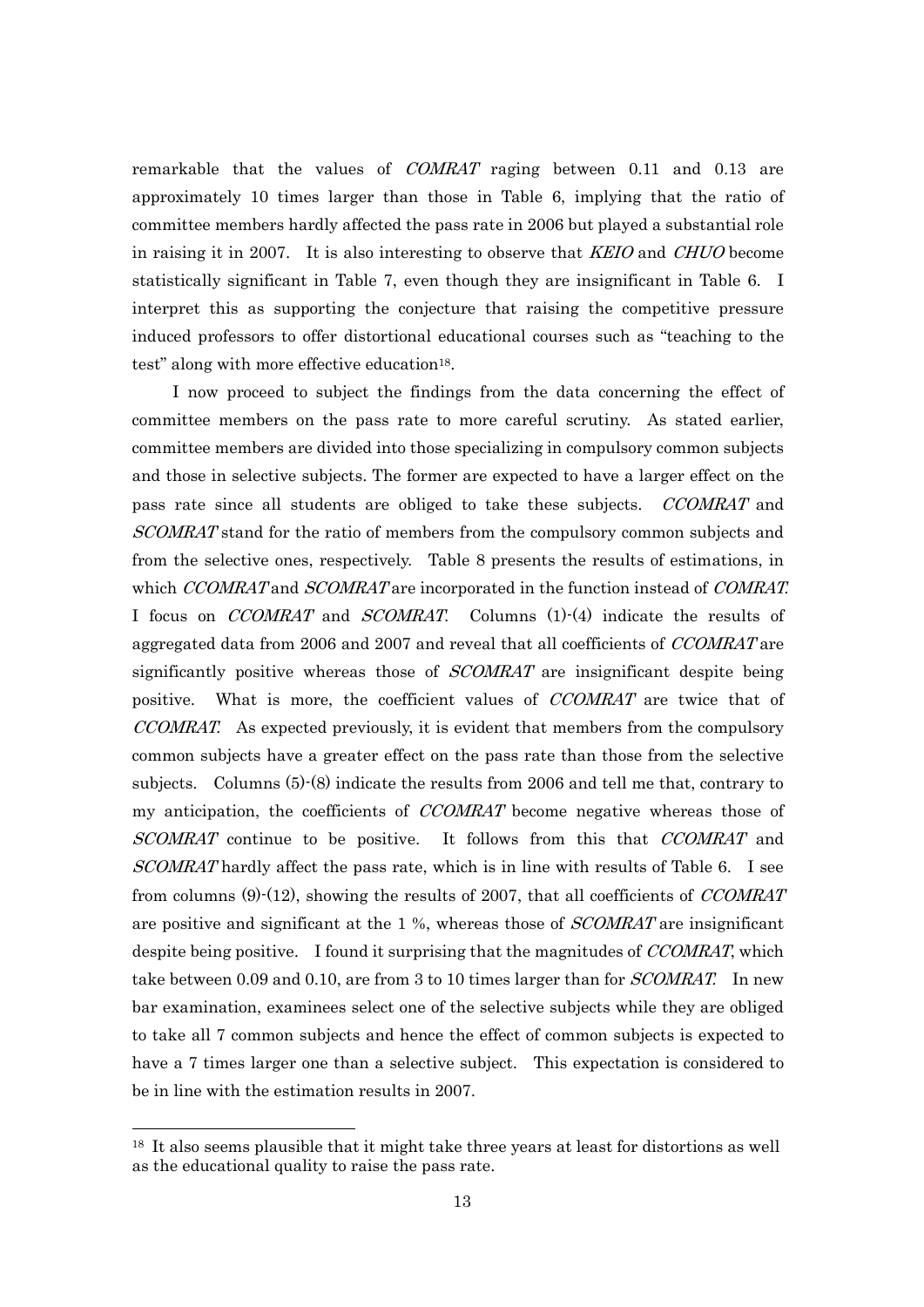Thus it is evident that the inclusion of committee members from the common subjects has a far larger effect than inclusion of members specializing in a selective subject.

#### B. Ratio of committee members

Table 9 sets out the results of the ratio of committee members. In line with Table 3(a), the coefficients of NATIO, NPAS, and PGDP take positive signs and are almost statistically significant at the 1 % level, suggesting that national and renowned law schools located in an urban area have great advantages for employing a committee members as a professor. Turning to the prestigious law school dummies, all their coefficients are positive. I see from column (4), presenting the aggregated results of 2006 and 2007, that the ratios of committee members from national prestigious law schools are 14-22% higher than for those from non prestigious law schools, while those from private one are 8-11% higher. On closer examination, the results of 2006 and 2007 as separately exhibited in columns (5) and (6) reveal that national prestigious schools such as *TOKYO, KYOTO*, and *HITOT* are mostly statistically significant, whereas those of private schools are insignificant. What is more, the values of the national schools are larger than those of the private ones. In 2006, the committee members ratios of Tokyo University, Kyoto University and Hitotsubashi University were 12%, 14%, and 15%, respectively, higher than for non-prestigious universities, while in 2007 the figures were 15%, 28 % and 24 %, respectively. It follows from this that the advantage gained by national schools became more obvious in 2007 than it was n 2006.

 Taking into account Table 3(b), and Tables 8 and 9 jointly, it needs to be emphasized that as far as the regression results of 2007 are concerned, committee members are concentrated in the renowned law schools, which, in turn, affects their pass rate. In particular, in the case of the national prestigious law schools, they did not offer quality education aimed at passing but could record high pass rates mainly because a number of the committee members also acted as professors at their law school. Nevertheless, it can be pointed out that in national universities, professors are inclined to teach students to avoid "teaching to the test" since they consider such quasi-preparatory school teaching method to be improper in law school education, even though there is ever increasing competitive pressure on law schools. This tendency is more pronounced for a prestigious university such as Tokyo and Kyoto Universities, leading to a lower pass rate than anticipated in advance (Ishiwatari 2006). If this is the case, the professor committee members are less likely to inform their students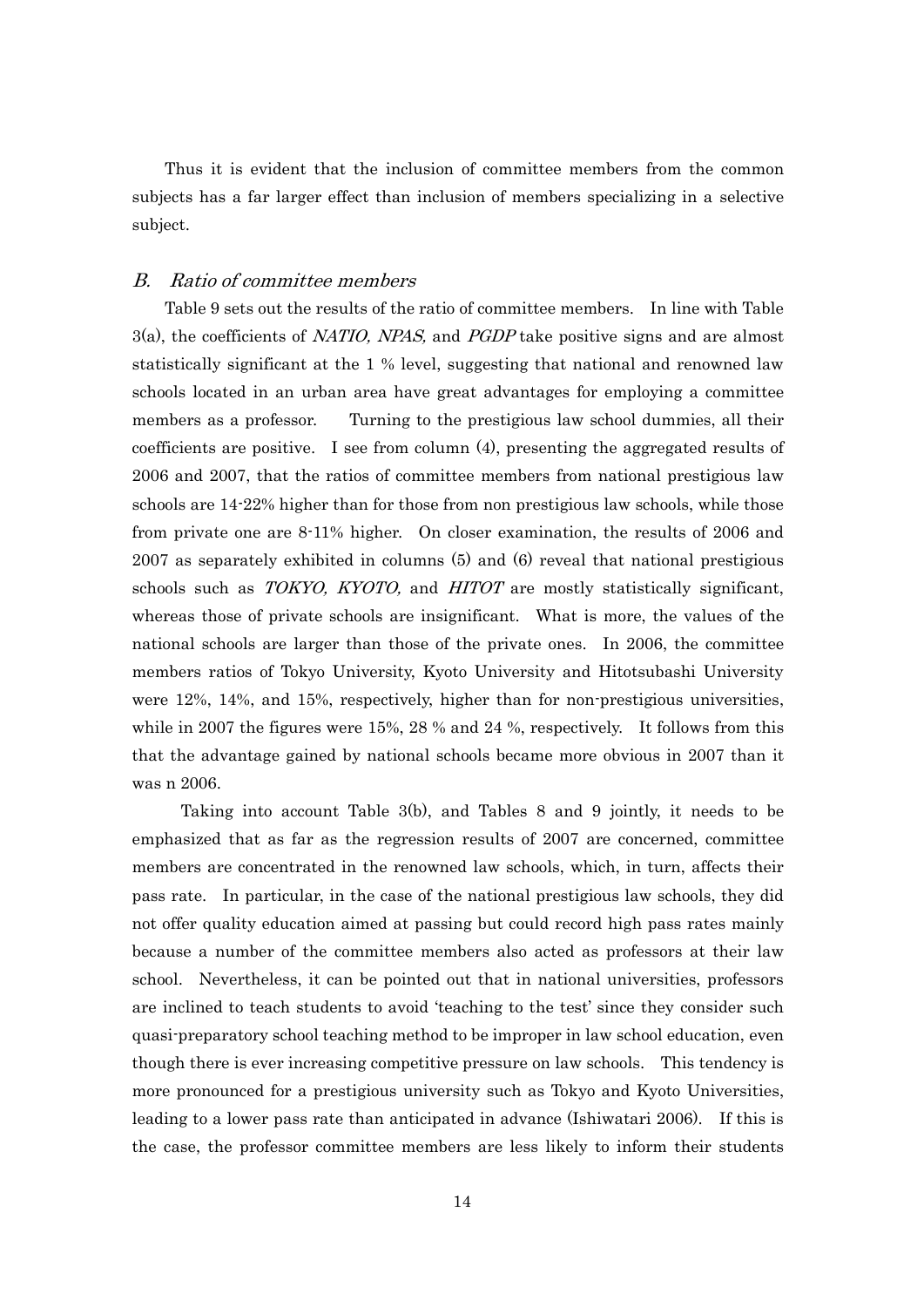about the content of the examination. The results of estimations, however, are obviously contradictory to this. In my interpretation, the area in which a professor has sufficient knowledge to appropriately set questions and can give a full and particular account is limited and narrow. Necessarily, professors are inclined to set questions for the bar examination within their particular specialized area and so will also focus on it during the law school lectures even if they do not have an incentive to deliberately pass on confidential information. Inevitably, the question they set turns out to be profoundly related to their law school syllabus, leading to an increase in the likelihood that the questions for the new bar examination are in accordance with the matter that students intensively studied. As a result, professor committee members facilitate a form of cheating, perhaps without intention; though this can be seen as an outcome of the current system of selecting committee members.

#### C. Discussion

1

As mentioned previously, compared with private university law schools, national universities are less likely to offer distortional education such as lecture on the know-how and techniques required to pass the examination (Ishiwsatari 2006). This is presumably because national universities did not confront the possibility so that lecturers might not have been aware of any crisis. Nevertheless, the recent condition of national universities has been drastically changed since they all became independent administrative corporations19.

According to Nishida, a professor of Okayama University law school, in a non-urban national university, the numbers of law schools and students are high so that graduates who cannot be legal professionals might be created; thus he expects that at least one-third of the current law schools will close within the next ten years (Nishida 2005). Necessarily, national law schools will be induced to improve their educational quality and systems in order to raise the pass rate since whether a law school survives might depend upon their pass rate for the new bar examination. Eventually, not only private but also national law schools professors seem to have shared the similar opinion about the improvement of the education system. The market for law school education will become competitive, resulting in an efficient outcome even if this is contrary to the principle of law schools<sup>20</sup>. Further, this

<sup>19</sup> The change was based upon the National University Corporation Law on 1 April. 2004.

<sup>20</sup> The Japan Law Foundation, which is one of organs certifying and evaluating law schools, did not confirm that Aichi University law school fitted the requirements; this was the first time for such a decision, on March 26, 2008. This was mainly because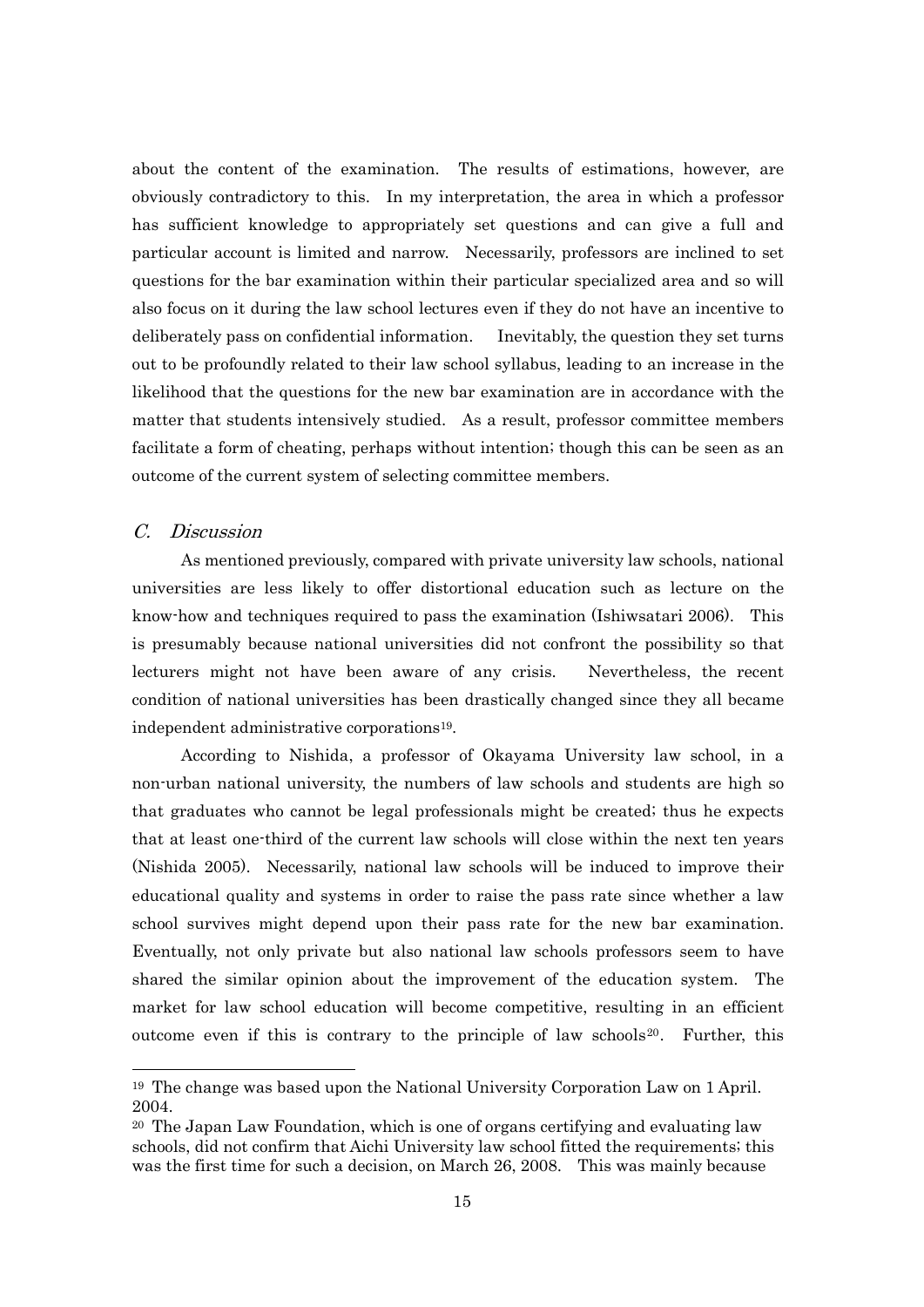outcome is not considered to be undesirable from an economics point of view of and a betrayal of trust in the examination system as a matter of fairness. The true nature of the problem is that the method of selecting committee members favors the prestigious law schools, thereby hindering law schools from competing fairly. Accordingly, non-prestigious law schools will exit one after another, which would eventually mean that the law school market becomes an oligopoly since only prestigious law schools will be able to survive in such a market. What is more, the fairness of the new bar examination will essentially be lost. In short, not only the benefits stemming from a competitive mechanism but also the fairness of the examination itself will be lost; all of which can be viewed as outcomes resulting from the inclusion of law school professors as committee members.

It is appropriate to call on the Justice Ministry to not appoint committee members from the ranks of professors and to prohibit committee members from lecturing in law schools. In accordance with this, a plan to reduce the number of professors appointed as committee members has been announced (Asahi Newspaper 2007c). This scheme has, however, failed to be reflected in the actual conditions. As shown in Table 1the ratio of professors to total committee members actually increased by approximately 10 % in 2008.

## V. CONCLUDING REMARKS

 The inauguration of the new bar examination has been designed to bring about benefits to modern Japanese society by providing for larger number of lawyers with specialized legal careers based on a wide rage of backgrounds. This was in response to highly specialized and complicated circumstances in Japan and to movements towards globalization. New law schools are anticipated to focus on legal qualification through a 'process' of legal education; therefore, differing from the previous system, which in effect just evaluated an applicants" skill to pass the examination. Nevertheless, a situation that was contrary to the original purpose of the new system was realized after its introduction. A proliferation of new law schools increased the competitive pressure on professors to raise the law school"s pass rate for the purpose of enabling the law school to survive" resulting in the professors been given an incentive to cheat. Consequently, a scandal occurred in 2007 in which a professor offered his students prepared answers and explained points similar to those he knew would appear in the

this law school offered lectures that strongly focusing on the examination (http://www.jlf.or.jp/work/dai3sha/aichi\_report2007.pdf).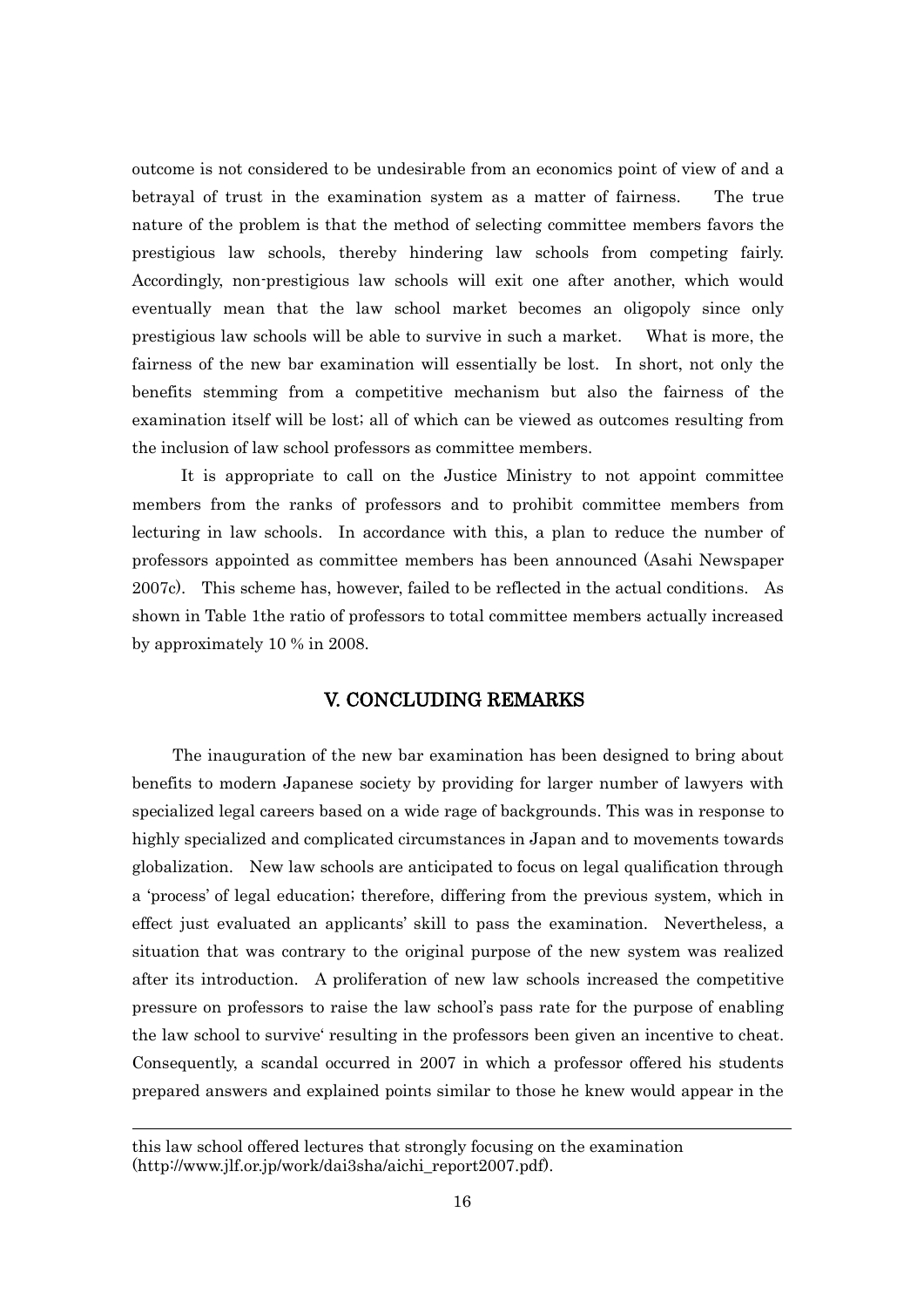examination. I considered that such a scandal was caused by the shortcomings of the new system; therefore, I attempted to investigate how and to what extent the new system hampered the desired market for new law schools.

After controlling for various factors, the major findings through OLS and Heckman Estimations are as follows:

- (1)Elasticity of the pass rate with respect to the ratio of committee members is positive. The elasticity for 2007 was more significant and larger than that for 2006. More precisely, committee members specializing in the common subjects have a larger and more significant affect on the pass rate than those specializing in a selective subject.
- (2) National as well as private prestigious law schools realized high pass rates. The high rates of national prestigious law schools are mainly thanks to the high ratio of professor committee members, while the rate of private schools is partly due to the ratio.
- (3) As a whole, the ratio of committee members of national prestigious law schools are 14-22% higher than that for non prestigious law schools, while those of private one are 8-11% higher at most.

Considering al the estimation results together, I feel it appropriate to remark that the prestigious universities enjoy the benefits of a high ratio of committee members since professor committee members can take advantage of their information about the examination when there is an incentive to 'teach to the test'. In short, the method by which committee members are selected contributes to raising the pass rates of prestigious law schools, leading to impeding the market for law schools and to reducing the likelihood that non-prestigious law schools will survive. The reason why such an undesired outcome can take place is that professors belonging to the committee are apt to cheat under the strong competitive pressure compared with the system governing the previous bar examination. This mechanism is tied to the claim in that high-powered incentive schemes are likely to induce behavior distortions (Jacob and Levitt, 2003). The outcome will be unchanged even if professors do not have an incentive to cheat. Professors will usually carry out the research in a somewhat specialized field, rather than a comprehensive one;, something that is reflected in the numerous academic journal in the field of economics<sup>21</sup>. Thus, the field in which a professor is specialized and in which they are able give a full and particular lecture, is thus limited and specific. Inevitably contents of lectures might be associated with a

<sup>&</sup>lt;sup>21</sup> In the case of economics, Econ Lit, a well-known data-base of the field of economics, contains approximately 1,400 journals(http://www.econlit.org/journal\_list.html).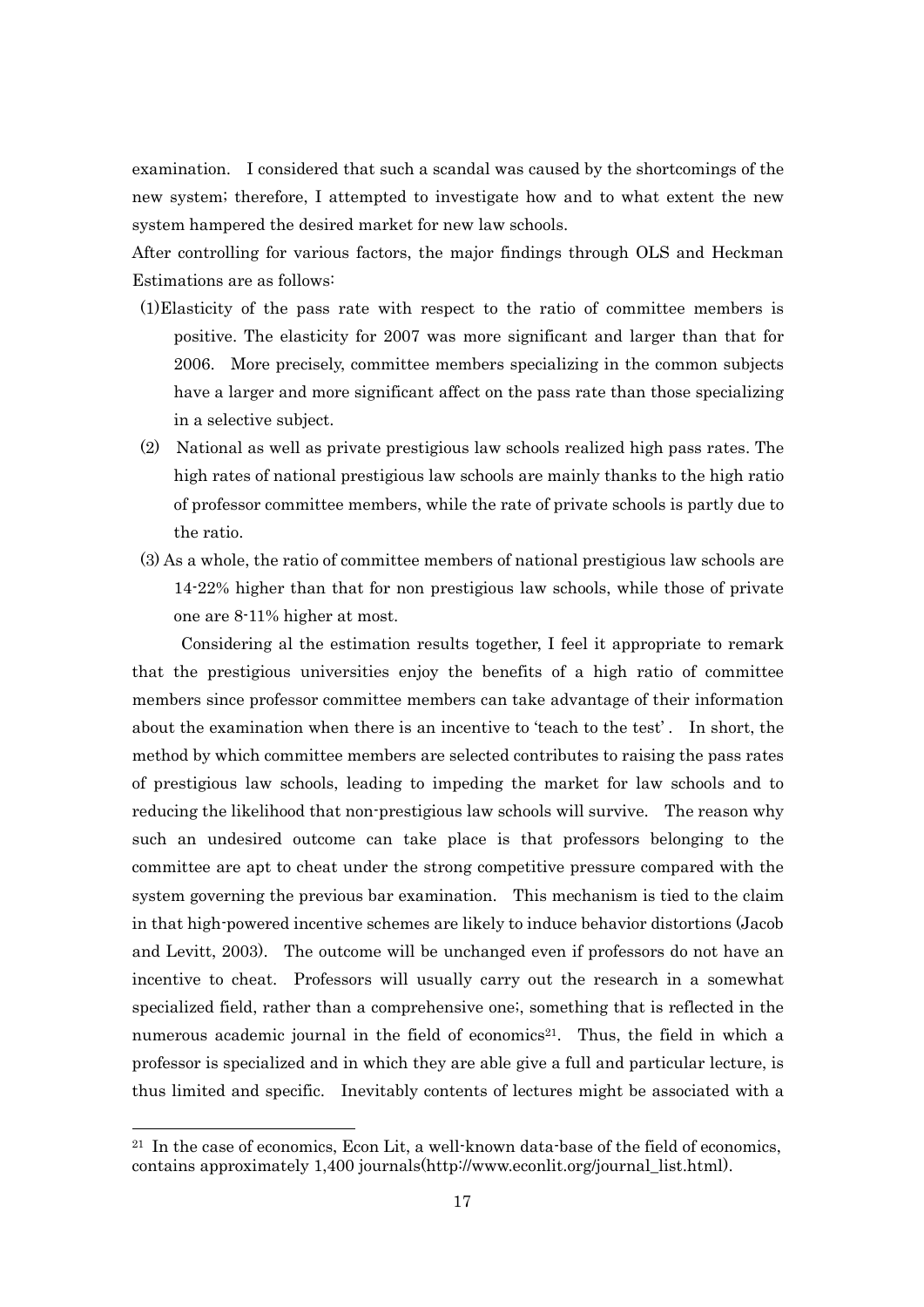question set by the professor for the examination. This can be seen in that professors give lectures profoundly related to the content of examination they have set even they have no intention of cheating.

 To make market function well and also to prevent professors from cheating as well as bringing back fairness to the new bar examination, the Ministry of Justice should at least not appoint professors from law schools as committee members.

The present remarkable low birth rate in Japan has decreased the demand for education facilities; however, the number of universities continues to increase, leading to substantial competitive pressure within the educational industry. A number of universities have faced difficulties and will not survive as a result of the increasing competitive pressure. Some universities seem to have established a new law school as a part of their promotion programs. A future direction for this study will be to explore how and to what extent the new bar examination system has an affect on the survival of the new law schools through the impediments placed on the law school market.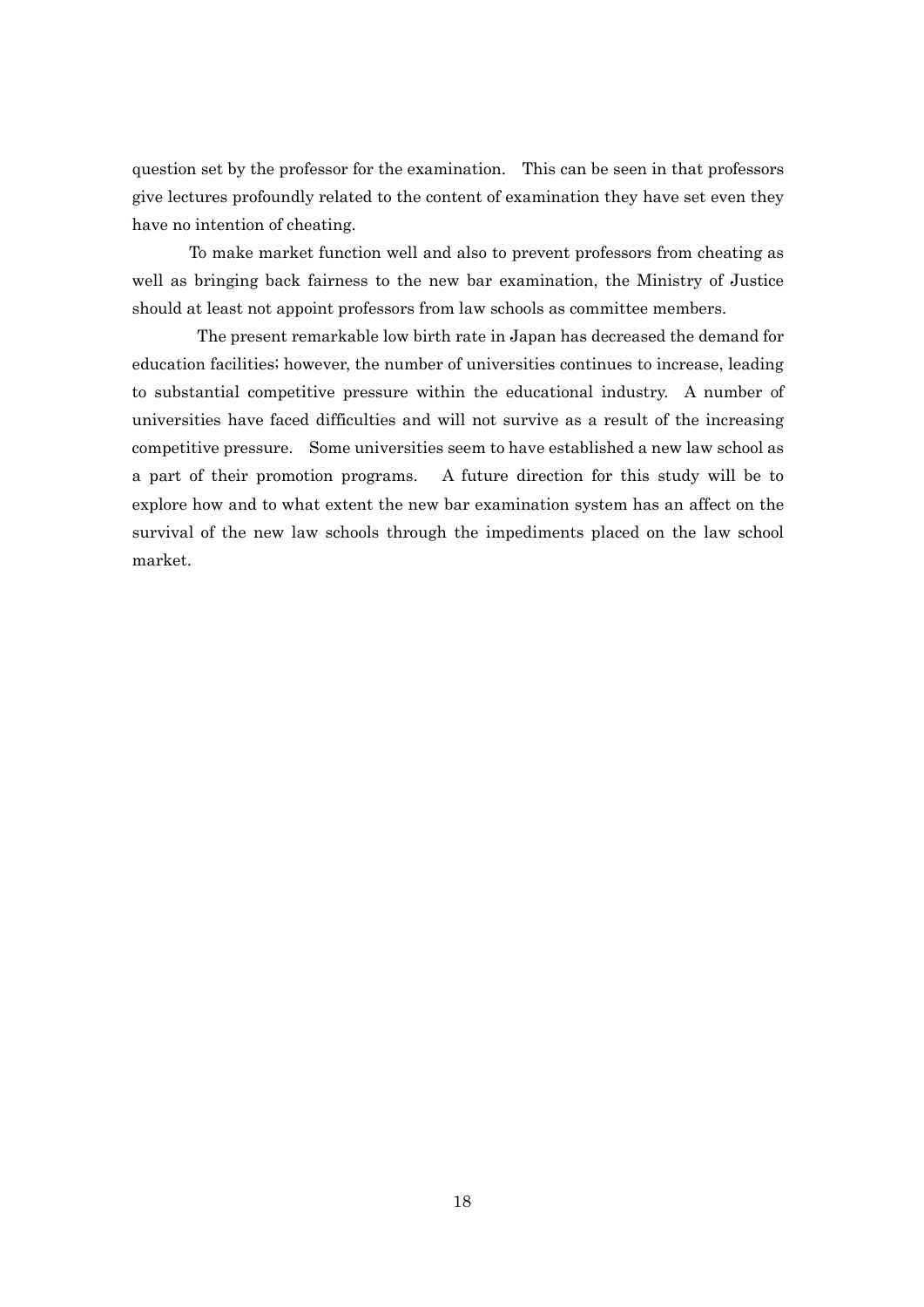#### REFERENCES

- Ariyoshi, Y., Y. Kato., and M. Ishiwatari. "Sekaishi Mendo, Juken Joto? "Hisshu More" no Tengoku to Jigoku" (Is World history bothersome? Is the entrance examination more important? Skipping compulsory subjects leads to heaven and hell), AERA, November 13, Asahi News Publishing. 2006.
- Asahi Newspaper. "Roei, Mondai Gen-an Subete Riji, Chokai Menshoku e: Fukuoka Kyoin Saiyo Shiken." (Leaked examination, director dismissed in disgrace: examination for teacher employment in Fukuoka prefecture). Asahi Newspaper, January 12 (Western edition), 2007a.
	- ――――. "Shin Shiho Shiken, Kosei sa Yuraide iru." (New bar examination: Fairness begins to waver). Asahi Newspaper, September 3, 2007b.
	- ――――. "Shin Shihosiken Kosa Iin eno Kyoin Toyo o Ohabagen e." (Plan to reduce the number of professors appointed as a committee member of). Asahi Newspaper, September 12, 2007c.
	- ――――. "Hokadaigakuin: Ranritsu no Tuke ga Mawatte Kita." (New Law Schools: Rapid growth has a harmful influence). Asahi Newspaper, September 18, 2007d.
- ――――. "Shihosiken no Shutusdai Saiten Iin 7 nin, Taisaku Koshu o Shido: Hokadaigakuin." (Seven committee members conducted special courses: Law school). Asahi Newspaper, October 6, 2007e.
- Asahi Newspaper Publishing. Daigaku Ranking. (University ranking). Various years.
- Chan, K,W. "Foreign Law Firms: Implications for Professional Legal Education in Japan." Journal of Japanese Law, 10, 2005, 55-80.
- Daily Yomiuri. "Council Finalizing Major Legal Reforms." Daily Yomiuri, May 24, 2001.
- Enomoto, O. "Shiho Shiken "Kosei-sa" Usninau Osore." (Fear that bar examination will lose its fairness), Asahi Newspaper, September 7, 2007.
- Foote, D. "Forces Driving and Shaping Legal Training in Japan." Australian Journal of Asian Law, 7, 2005, 215-240.
- Greene, W.H. Econometric Analysis (3 eds), Prentice-Hall: London, 1997.
- Holmstrom, B., and P. Milgrom. "Multitask Principle-agent Analysis: Incentive Contracts, Asset Ownership and Job Design." Journal of Law, Economics and Organization, 7, 1991, 24-52.
- Ichikawa, M. "Jikosei ni "Saitenkijun" Shinshiho Shiken Senko Iin no Kyoju Haifu Omiyahoka Daigakuin." (A new bar examination committee member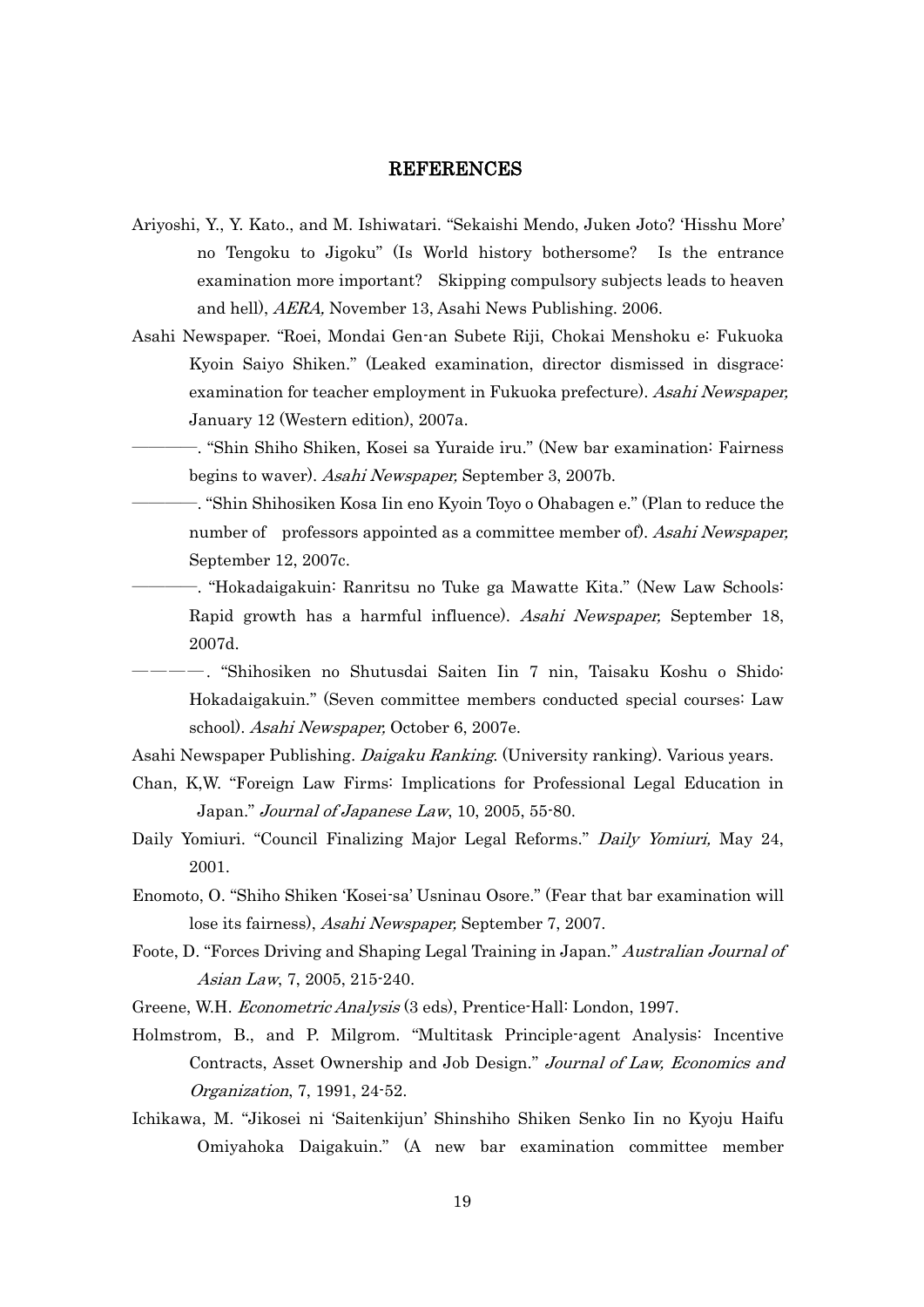distributed marking criteria to students of Omiya Law School where he worked as a professor). Asahi Newspaper, June 29, 2007.

- Ida, K. " "Shinshiho Shiken"2kaime ni 4607 nin, "Mishu-sha"mo Hajimete Juken." ( 4607 applicants take the second new bar examination. Students completing the standard course sit for the first time). Asahi Newspaper, May 15, 2007.
- Ida, K. and N.Yatsu. "Law School Meian, Shinshiho Shiken, 5 wari Gokaku." (The stark contrast among law schools, the pass rate is 50% in the new bar examination). Asahi Newspaper, September 22, 2006.
- Index Corporation. Chiiki toukei 2006 (CD-ROM edition), Tokyo: Index corporation, 2006.
- Ishiwatari, M. "Igai na Kachigumi, Law School, Shin-shihoshiken Kaishi de Meian Kukkiri (Unexpected winners: the sart of the New bar Examination marks a stark contrast)." AERA, October 9, Asahi News Publishing. 2006.
- Jacob,B. "Accountability, Incentives and Behavior: The Impact of High-stages in the Chicago Public Schools." Journal of Public Economics, 89, 2005, 761-796.
- Jacob,B., and S. Levitt. "Rotten Apples: An Investigation of the Prevalence and Predictors of Teacher Cheating." Quarterly Journal of Economics, 118, 2003, 843-877.
- JFBA (Japan Federation of Bar Association). "Judicial System Reform." [http://www.nichibenren.or.jp/en/about/judicial\\_system.html.](http://www.nichibenren.or.jp/en/about/judicial_system.html)
- JSRC (Justice System Reform Council). Shiho Seido Shingi-kai Iken Sho. (Justice System Reform Council Opinion Paper)." http://www.kantei.go.jp/jp/sihouseido/report/ikensyo/index.html, 2001.
- Kakumu, S. "Law School Hokai no Fuan: Futari ni Hitori wa Horitsuka ni Narenai." ( Anxiousness about the of collapse of a law school: Half of the candidates cannot become lawyers), AERA, April 18, Asahi News Publishing. 2005.
- Kinoshita, T. "The Nature and Consequences of Lawyers" Market Regulation in Japan," Contemporary Economic Policy, 18, 2000, 181-193.
	- ――――. "A Cost-Benefit Analysis of Enlarging the Japanese Judicial System," Contemporary Economic Policy, 20, 2002, 179-192.
- Ministry of Education, Culture, Sports, Science and Technology. *Hoka daigakuin* (Law Schools), 2004. [http://www.mext.go.jp/a\\_menu/koutou/houka/houka.htm.](http://www.mext.go.jp/a_menu/koutou/houka/houka.htm)
- Ministry of Justice. Heisei 18 Nendo Shin Shihoshiken Kosa Iin Meibo. (List of the New Bar Examination Committee Members for 2006), 2005. <http://www.moj.go.jp/SHINGI2/SHIHOU/050425-1-8.pdf>
	- ――――. Heisei 19 Nendo Shin Shihoshiken Kosa Iin Meibo. (List of the New Bar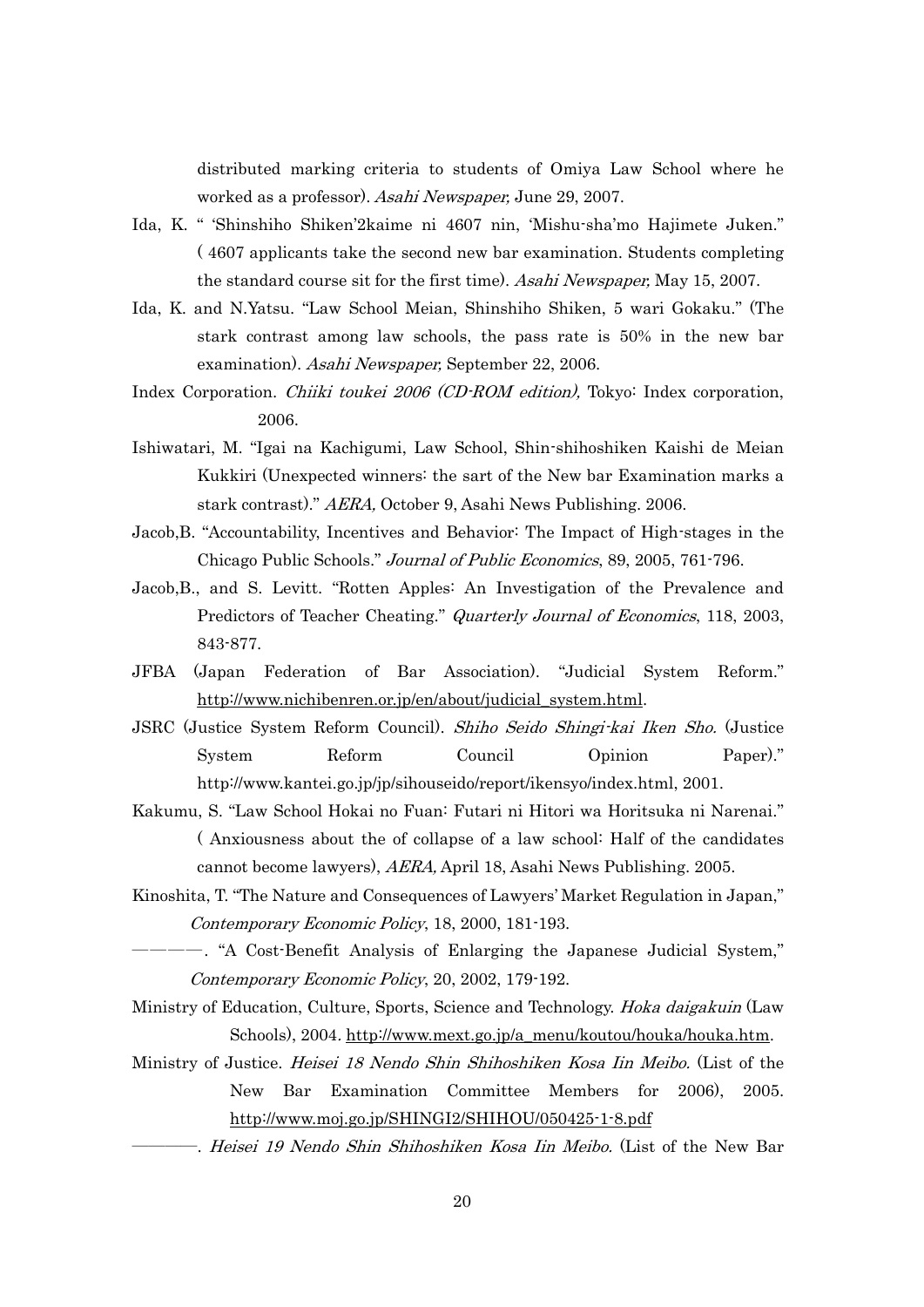Examination Committee Members for 2007), 2006. http://www.moj.go.jp/SHIKEN/SHINSHIHOU/h19-16jisshi.pdf

- -. *Heisei 20 Nendo Shin Shihoshiken Kosa Iin Meibo.* (List of the New Bar Examination Committee Members for 2008), 2007. <http://www.moj.go.jp/SHIKEN/SHINSHIHOU/h20-16jisshi.pdf>
- Nihon Keijzai Newspaper. "Kosa Iin no Keidai Kyoju Kainin: Gokaku Ritsu Appu ga Juyo kadai." (A Keio University professor is removed as a member of the committee: The importance of raising the pass rate), Nihon Keizai Newspaper, June 29, 2007a.
	- ――――. "Gakuryoku Test Fusei, Gakko Gurumi Mitomeru: Adachi ku, "Kocho ra Shiji"." (Cheating in an achievement test, teachers admit their actions: As commanded by their schoolmaster), Nihon Keizai Newspaper, July 17, 2007b.
	- ――――. "Adachi-ku no Gakuryoku Test Fusei: Juni ga Juatsu, Kaikaku Denaoshi." (The case of cheating in the Adachi district: Ranking pressure, results from new reforms.), Nihon Keizai Newspaper, October 8, 2007c.
- Nikkei Career Magazine (ed.). *Hoka Daigakuin Tettei Guide*. (An Exhaustive guide to law schools), Nikkei Jinzai Joho, 2005-2007.
- Nishida, K. "Challenging New Law School Education at Okayama University Graduate Law School — We will Survive<sup>--</sup>." Journal of Japanese Law, 10, 2005, 115-122.
- Nottage, L. "Build Postgraduate Law School in Kyoto, and Will They Come—Sooner or Later?--" Australian Journal of Asian Law, 7, 2005, 241-263.
- Omura, M., S. Osanai., and S. Mlcom. "Japan"s New Legal Education System: Towards International Legal Education?" Journal of Japanese Law, 10, 2005, 39-54.
- Ramseyer, J.A., and E. Rasmusen. "The Effect of Political Uncertainty"s on Judicial Recruitment and Retention: Japan in the 1990s." Journal of Comparative Economics, 35, 2007, 329-345.
- Saegusa, M., and J. Dierkes. "Integration of Alternative Dispute Resolution into the Japanese Legal Education." Journal of Japanese Law, 10, 2005, 101-114.
- Steele, S. "Legal Education Reform in Japan: Teachers, Leave us Kids Alone?" Australian Journal of Asian Law, 7, 2005, 264-287.
- Tamura, H. "Henbo Suru Manabi (5): Ranritsu Hokadaigakuin ni Shiren." ( Learning is different from what it used to be: The proliferation of law schools presents difficulties), Nihon Keizai Newspaper, April 2 ( An evening edition at Osaka area), 2007.
- Taylor,V. "Zen and the Law School." Australian Journal of Asian Law, 7, 2005, 293-309.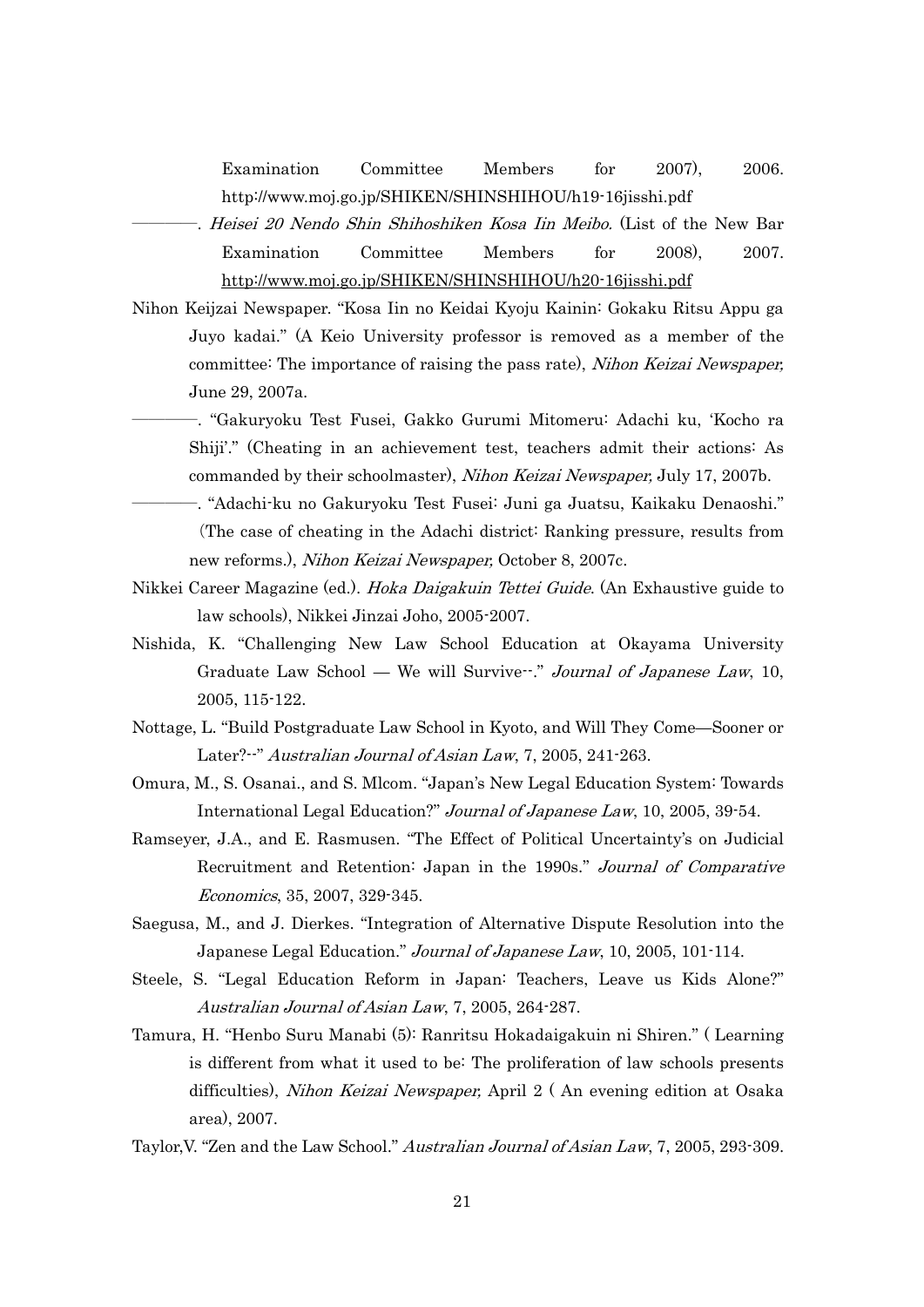- Yonekura, A. Hoka Diagakuin Zakkicho: Kyodan kara Mita Nihon Law school. (A Law school notebook ), Nihon Kajo Syuppan, 2007.
- Yamada, T. Hoka Daigakuin: Nihon Gata Law School towa Nanika. (Law school: What is the Japanese type of law school?), Heibon-Sha, 2002.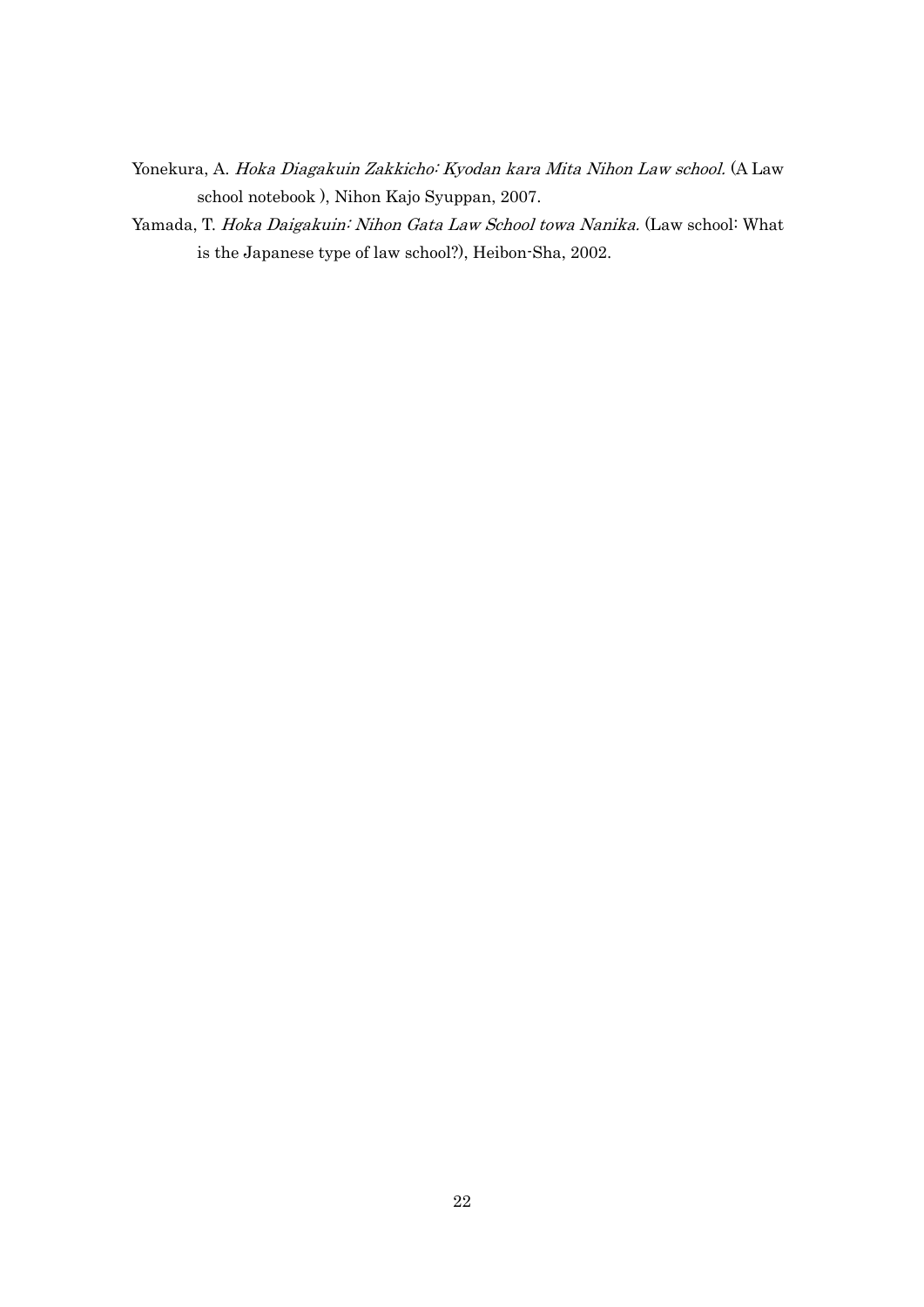| Ratio of professors of committee members $(\%)$ |      |      |      |  |  |  |  |  |  |
|-------------------------------------------------|------|------|------|--|--|--|--|--|--|
| Common subject<br>Total<br>Selective subject    |      |      |      |  |  |  |  |  |  |
| 2006                                            | 30.9 | 25.0 | 28.0 |  |  |  |  |  |  |
| 2007                                            | 20.5 | 25.0 | 21.7 |  |  |  |  |  |  |
| 2008                                            | 28.2 | 37.5 | 31.3 |  |  |  |  |  |  |

TABLE 1

Source: Ministry of Justice (2005, 2006, 2007).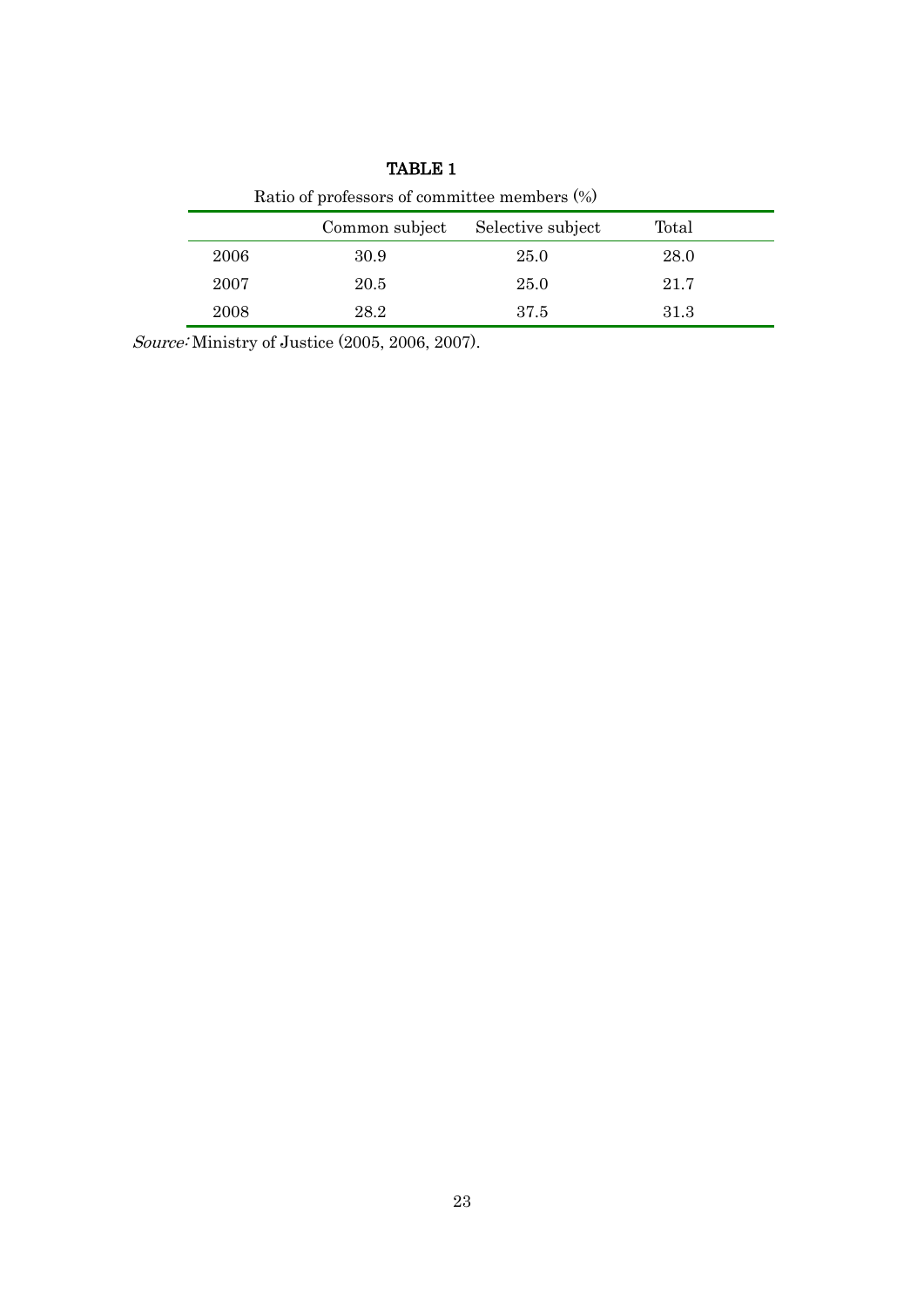#### Comparison of successful candidates (2006 and 2007)

(a) Comparison of successful candidate numbers and the pass rate between law schools with and without committee members

|                      | Committee | Non-committee | t-value  |  |
|----------------------|-----------|---------------|----------|--|
| Number of successful | 54.1      | 8.5           | $8.42**$ |  |
| candidates           | (39)      | (87)          |          |  |
| The pass rate $(\%)$ | 46.6      | 31.6          | $4.28**$ |  |
|                      | (39)      | (87)          |          |  |

 (b) Comparison of successful candidate numbers and the pass rate between prestigious and other universities.

|                         | Prestigious | Other | t-value  |  |
|-------------------------|-------------|-------|----------|--|
| Number of<br>successful | 109.4       | 13.5  | $15.1**$ |  |
| candidates              | (12)        | (114) |          |  |
| The pass rate $(\%)$    | 63.0        | 33.5  | $5.58**$ |  |
|                         | (12)        | (114) |          |  |

Source: Ministry of Justice (2005, 2006, 2007). Nikkei Career Magazine (2006, 2007). Note: Values in parentheses are number of observations. \*\* means that difference is significant at the 1 % level.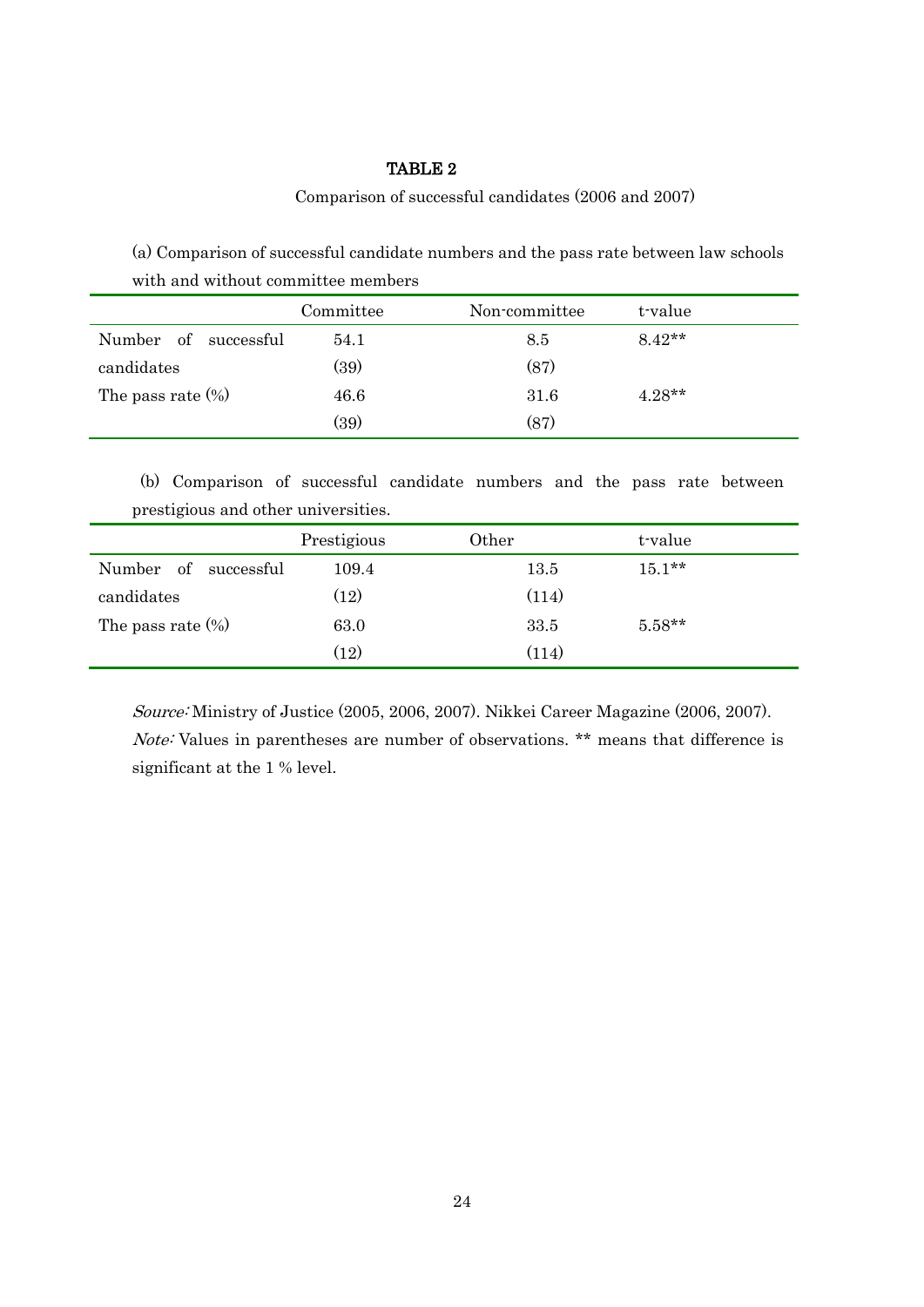Comparison of numbers of committee members

(a) Comparison of numbers of committee members between national and private law schools

|                                  | National | Private | t-value  |
|----------------------------------|----------|---------|----------|
| All sample                       | 1.47     | 0.47    | $3.32**$ |
|                                  | (46)     | (102)   |          |
| Sample restricted to law schools | 3.57     | 2.18    | $1.97*$  |
| with committee members           | (19)     | (22)    |          |

 (b) Comparison of numbers of committee members between Prestigious and other universities.

|                                  | Prestigious        | Other | t-value  |
|----------------------------------|--------------------|-------|----------|
| All sample                       | 5.5                | 0.3   | $15.9**$ |
|                                  | $\left(12\right)$  | (114) |          |
| Sample restricted to law schools | $5.5\,$            | 1.72  | $6.91**$ |
| with committee members           | $\left( 12\right)$ | (114) |          |

Source: Ministry of Justice (2005, 2006, 2007).

Notes: Values in parentheses are number of observations. \*\* means that difference is significant at the 1 % level.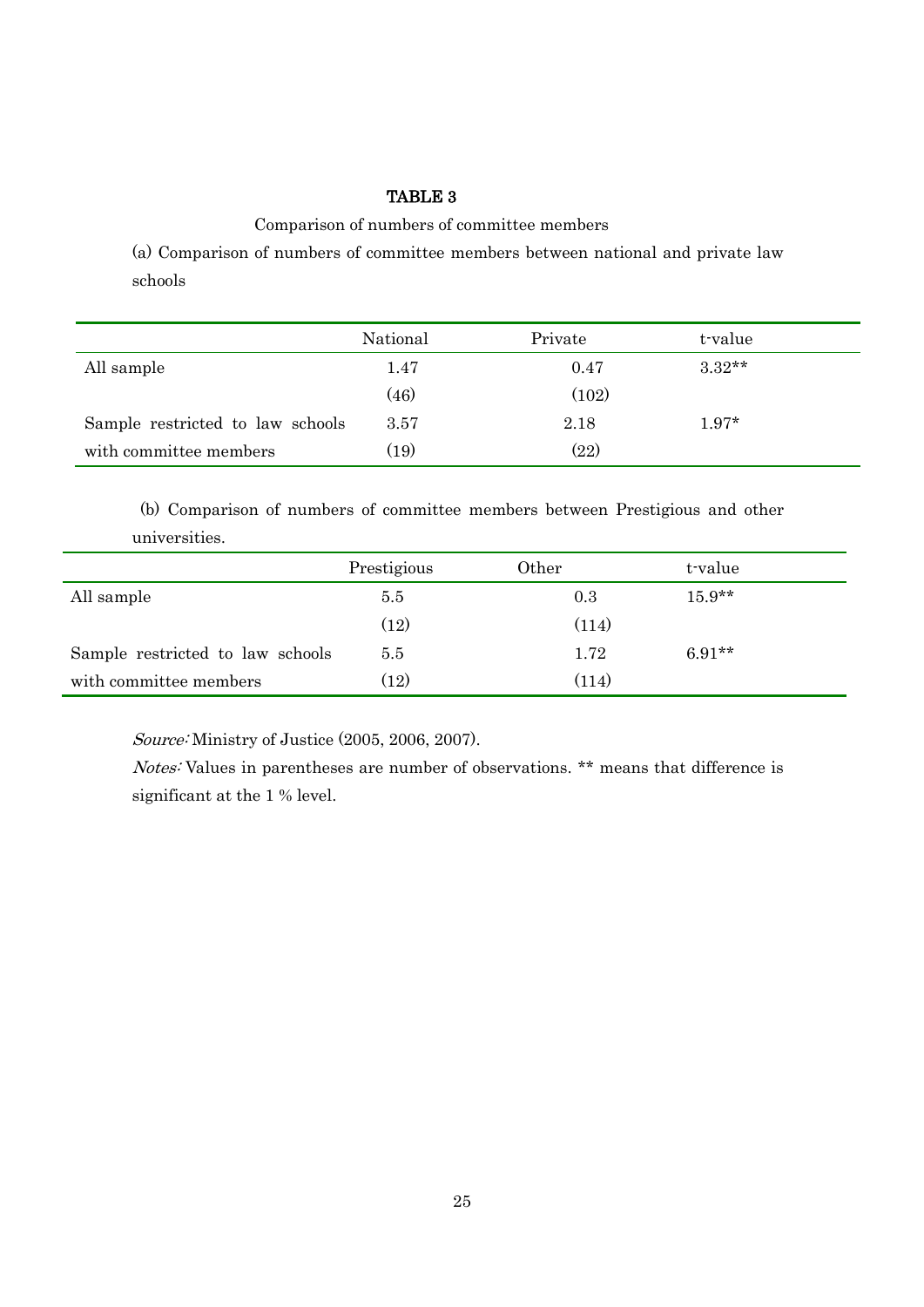# Descriptive statistics

| Variables      | Definition                                                                              | Mean            | Standard<br>deviation | Min            | Max          |
|----------------|-----------------------------------------------------------------------------------------|-----------------|-----------------------|----------------|--------------|
| <b>PASRAT</b>  | Pass rate $\overline{(\%)}$                                                             | $\overline{36}$ | 19                    | $\overline{0}$ | 100          |
| <b>TUIT</b>    | Tuition (Thousands Yens)                                                                | 1,445           | 381                   | 945            | 3000         |
| <b>COMRAT</b>  | Ratio of committee members to professors<br>(9/0)                                       | 2.2             | 4.4                   | $\mathbf{0}$   | 22.8         |
| <b>CCOMRAT</b> | Ratio of committee members of compulsory<br>common subjects to professors (%)           | 0.6             | 1.9                   | $\mathbf{0}$   | 10.7         |
| <b>SCOMRAT</b> | Ratio of committee members of selective<br>subjects to professors $(\%)$                | 1.5             | 3.2                   | $\mathbf{0}$   | 17.1         |
| <b>RIVAL</b>   | Number of other law schools belonging to<br>the same prefecture                         | 7.4             | 8.0                   | $\mathbf{0}$   | 20           |
| <b>TOKYO</b>   | Tokyo University Dummy                                                                  | 0.01            | 0.11                  | $\mathbf{0}$   | $\mathbf{1}$ |
| <b>KYOTO</b>   | Kyoto University Dummy                                                                  | 0.01            | 0.11                  | $\overline{0}$ | $\mathbf{1}$ |
| <b>HITOT</b>   | Hitotsubashi University Dummy                                                           | 0.01            | 0.11                  | $\overline{0}$ | $\mathbf{1}$ |
| <b>WASE</b>    | Waseda University Dummy                                                                 | 0.01            | 0.11                  | $\overline{0}$ | $\mathbf{1}$ |
| <b>KEIO</b>    | Keio University Dummy                                                                   | 0.01            | 0.11                  | $\overline{0}$ | $\mathbf{1}$ |
| <b>CHUO</b>    | Chuo University Dummy                                                                   | 0.01            | 0.11                  | $\overline{0}$ | $\mathbf{1}$ |
| <b>NATIO</b>   | National university dummy                                                               | 0.31            | 0.46                  | $\mathbf{0}$   | $\mathbf{1}$ |
| <b>NPAS</b>    | Aggregated number of successful applicants<br>of old bar examination from 2000 to 2005. | 82              | 201                   | $\mathbf{0}$   | 1104         |
| <b>PGDP</b>    | Per capita GDP of the prefecture to which<br>law school belongs (Thousands Yens)        | 3,315           | 700                   | 2,048          | 4,333        |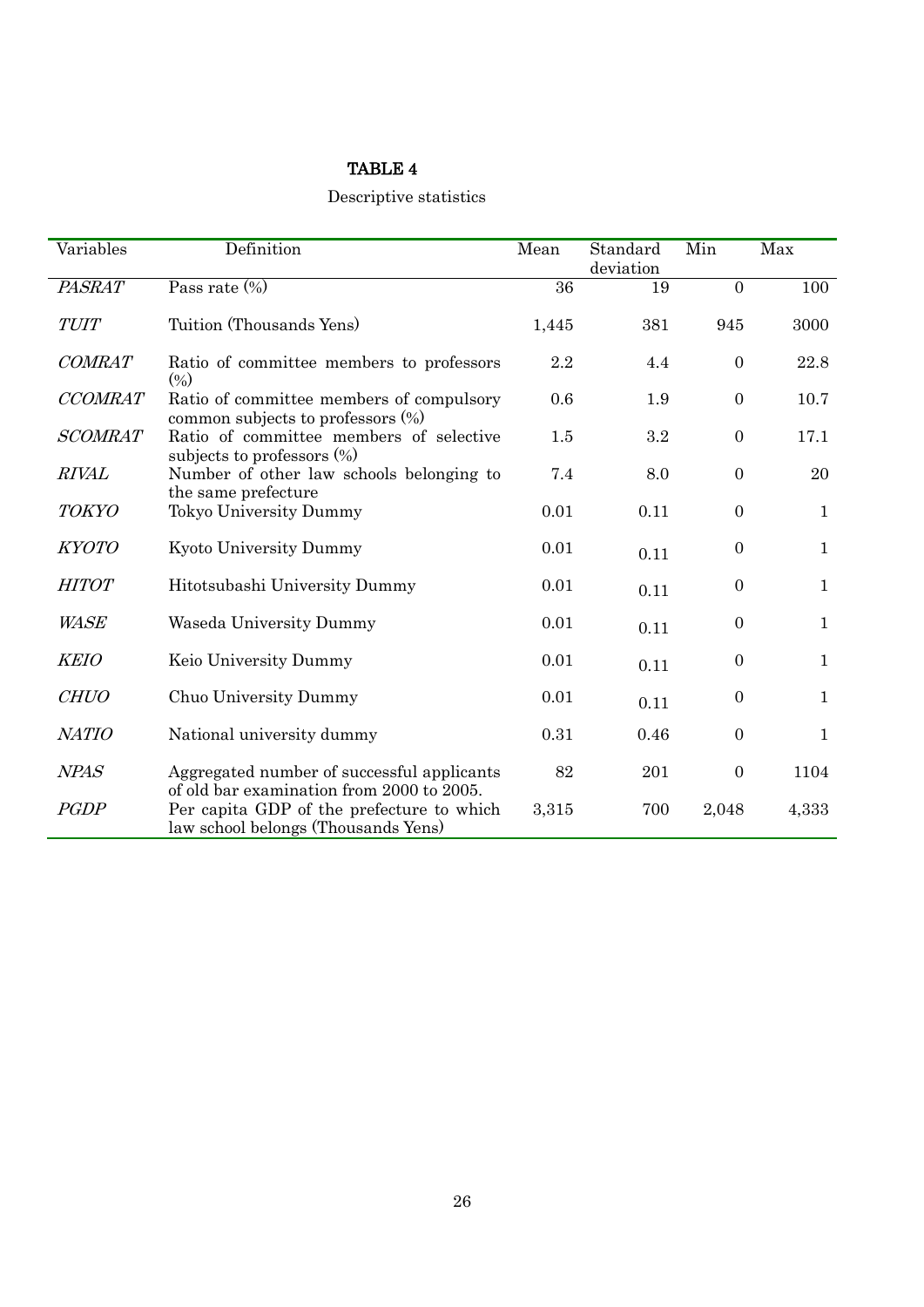|                            |           | Determinants of pass rate (2006 and 2007) |           |            |            |            |  |  |  |
|----------------------------|-----------|-------------------------------------------|-----------|------------|------------|------------|--|--|--|
| Variables                  | $(1)$ OLS | $(2)$ HECK                                | $(3)$ OLS | $(4)$ HECK | $(5)$ OLS  | $(6)$ HECK |  |  |  |
|                            |           |                                           |           |            |            |            |  |  |  |
| <b>TUIT</b>                | $-0.43*$  | $-0.43*$                                  | $-0.67**$ | $-0.67**$  | $-0.76***$ | $-0.76**$  |  |  |  |
|                            | $(-2.26)$ | $(-2.29)$                                 | (.3.91)   | $(-4.02)$  | $(-4.39)$  | $(-4.45)$  |  |  |  |
| <b>COMRAT</b>              | $0.06**$  | $0.05**$                                  | $0.07**$  | $0.06**$   |            |            |  |  |  |
|                            | (2.35)    | (2.38)                                    | (2.58)    | (2.69)     |            |            |  |  |  |
| <b>RIVAL</b>               | $-0.25*$  | $-0.23*$                                  | $-0.27*$  | $-0.25**$  | $-0.25*$   | $-0.23*$   |  |  |  |
|                            | $(-2.10)$ | $(-2.19)$                                 | $(-2.24)$ | $(-2.36)$  | $(-2.02)$  | $(-2.14)$  |  |  |  |
| <b>TOKYO</b>               |           |                                           | 0.14      | 0.14       | $0.23*$    | $0.23*$    |  |  |  |
|                            |           |                                           | (1.19)    | (1.25)     | (1.99)     | (2.09)     |  |  |  |
| <b>KYOTO</b>               |           |                                           | 0.12      | 0.12       | $0.27**$   | $0.26**$   |  |  |  |
|                            |           |                                           | (1.04)    | (1.09)     | (2.42)     | (2.52)     |  |  |  |
| HITOT                      |           |                                           | 0.16      | 0.16       | $0.31**$   | $0.31**$   |  |  |  |
|                            |           |                                           | (1.30)    | (1.37)     | (2.75)     | (2.88)     |  |  |  |
| <i>WASE</i>                |           |                                           | $0.20*$   | $0.20*$    | $0.25*$    | $0.25**$   |  |  |  |
|                            |           |                                           | (1.82)    | (1.92)     | (2.23)     | (2.34)     |  |  |  |
| <b>KEIO</b>                |           |                                           | $0.28**$  | $0.28**$   | $0.35**$   | $0.35**$   |  |  |  |
|                            |           |                                           | (2.50)    | (2.63)     | (3.17)     | (3.31)     |  |  |  |
| <b>CHUO</b>                |           |                                           | $0.25*$   | $0.25**$   | $0.29**$   | $0.29**$   |  |  |  |
|                            |           |                                           | (2.30)    | (2.42)     | (2.60)     | (2.72)     |  |  |  |
| <b>NATIO</b>               | 0.06      | 0.06                                      |           |            |            |            |  |  |  |
|                            | (1.53)    | (1.58)                                    |           |            |            |            |  |  |  |
| <b>NPAS</b>                | $0.06**$  | $0.05**$                                  |           |            |            |            |  |  |  |
|                            | (3.09)    | (3.19)                                    |           |            |            |            |  |  |  |
| <b>PGDP</b>                | $1.32**$  | $1.30**$                                  | $1.28*$   | $1.26**$   | $1.29*$    | $1.27**$   |  |  |  |
|                            | (3.75)    | (2.50)                                    | (2.32)    | (2.44)     | (2.28)     | (2.40)     |  |  |  |
| Censored                   |           | 16                                        |           | 16         |            | 16         |  |  |  |
| <i><b>Observations</b></i> |           |                                           |           |            |            |            |  |  |  |
| $\mathfrak{o} f$<br>Number | 126       | 142                                       | 126       | 142        | 126        | 142        |  |  |  |
| Observations               |           |                                           |           |            |            |            |  |  |  |

Notes: Values are elasticity is evaluated at the sample means and its t-statistics is calculated by delta method. Numbers in parentheses are t-value. \*\* and \* means statistically significant at the 1 % and 5% level, respectively.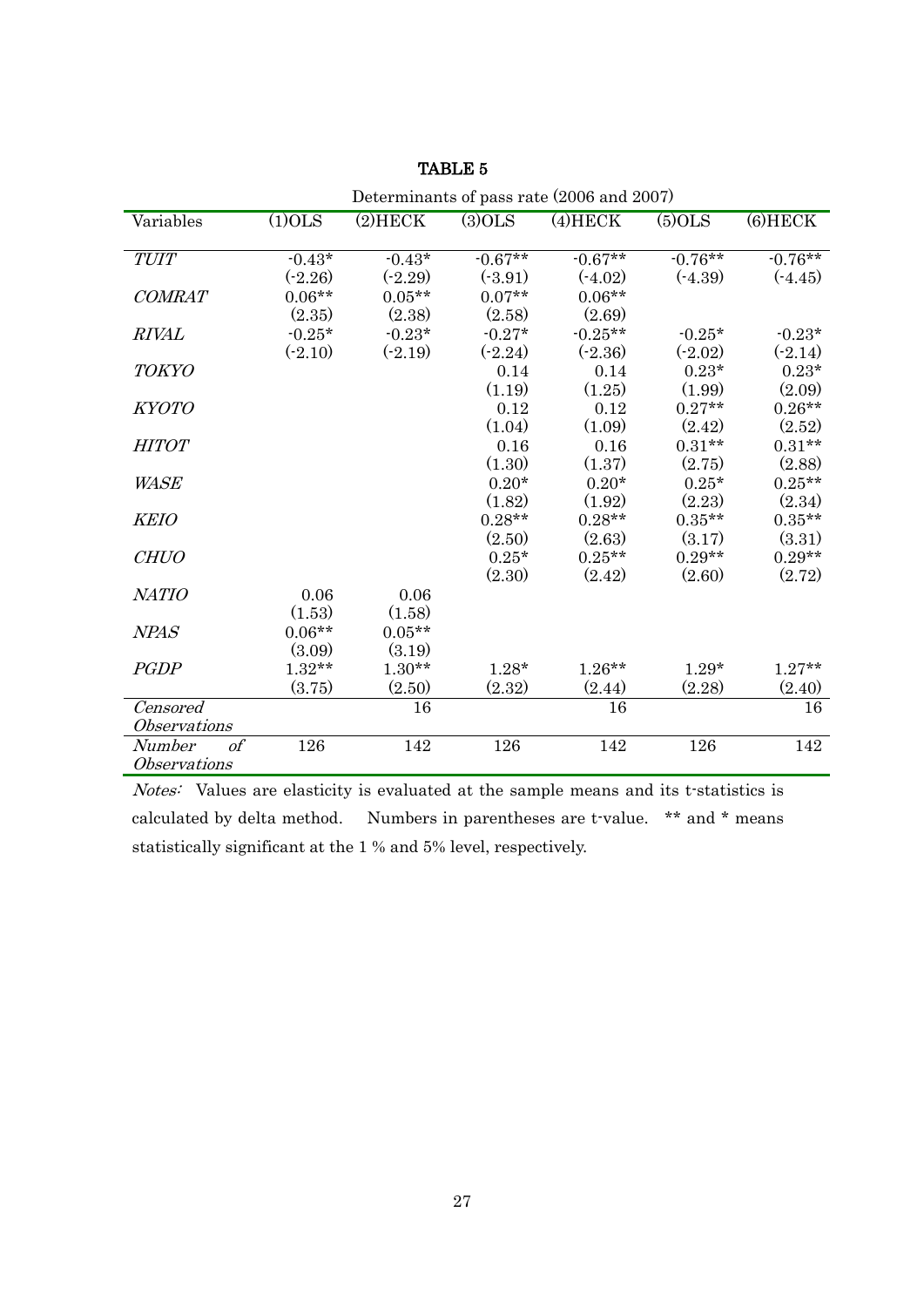| Determinants of pass rate (2006) |           |            |           |            |           |           |  |  |  |  |
|----------------------------------|-----------|------------|-----------|------------|-----------|-----------|--|--|--|--|
| Variables                        | $(1)$ OLS | $(2)$ HECK | $(3)$ OLS | $(4)$ HECK | $(5)$ OLS | $6$ HECK  |  |  |  |  |
| <b>TUIT</b>                      | $-0.47$   | $-0.53$    | $-0.78**$ | $-0.83**$  | $-0.80**$ | $-0.85**$ |  |  |  |  |
|                                  |           |            |           |            |           |           |  |  |  |  |
|                                  | $(-1.40)$ | $(-1.54)$  | $(-2.48)$ | $(-2.61)$  | $(-2.61)$ | $(-2.69)$ |  |  |  |  |
| <b>COMRAT</b>                    | 0.02      | 0.01       | 0.01      | 0.01       |           |           |  |  |  |  |
|                                  | (0.55)    | (0.53)     | (0.37)    | (0.41)     |           |           |  |  |  |  |
| <b>RIVAL</b>                     | $-0.28$   | $-0.24$    | $-0.32$   | $-0.29$    | $-0.31$   | $-0.28$   |  |  |  |  |
|                                  | $(-1.26)$ | $(-1.28)$  | $(-1.43)$ | $(-1.55)$  | $(-1.41)$ | $(-1.51)$ |  |  |  |  |
| <b>TOKYO</b>                     |           |            | 0.20      | 0.19       | 0.24      | 0.24      |  |  |  |  |
|                                  |           |            | (0.84)    | (0.92)     | (1.17)    | (1.28)    |  |  |  |  |
| <b>KYOTO</b>                     |           |            | 0.19      | 0.19       | 0.23      | 0.23      |  |  |  |  |
|                                  |           |            | (0.87)    | (0.97)     | (1.15)    | (1.27)    |  |  |  |  |
| <b>HITOT</b>                     |           |            | 0.31      | 0.30       | $0.36*$   | $0.36*$   |  |  |  |  |
|                                  |           |            | (1.19)    | (1.31)     | (1.77)    | (1.94)    |  |  |  |  |
| <i>WASE</i>                      |           |            | 0.27      | 0.27       | 0.28      | 0.28      |  |  |  |  |
|                                  |           |            | (1.37)    | (1.52)     | (1.41)    | (1.55)    |  |  |  |  |
| <b>KEIO</b>                      |           |            | 0.31      | 0.31       | $0.33*$   | $0.33*$   |  |  |  |  |
|                                  |           |            | (1.45)    | (1.61)     | (1.68)    | (1.85)    |  |  |  |  |
| <b>CHUO</b>                      |           |            | 0.29      | 0.29       | 0.29      | 0.29      |  |  |  |  |
|                                  |           |            | (1.42)    | (1.58)     | (1.47)    | (1.62)    |  |  |  |  |
| <b>NATIO</b>                     | 0.10      | 0.11       |           |            |           |           |  |  |  |  |
|                                  | (1.30)    | (1.52)     |           |            |           |           |  |  |  |  |
| <b>NPAS</b>                      | $0.06*$   | $0.06*$    |           |            |           |           |  |  |  |  |
|                                  | (1.97)    | (2.09)     |           |            |           |           |  |  |  |  |
| <b>PGDP</b>                      | 1.36      | 1.45       | 1.39      | 1.39       | 1.40      | 1.40      |  |  |  |  |
|                                  | (1.47)    | (1.63)     | (1.44)    | (1.59)     | (1.47)    | (1.60)    |  |  |  |  |
| Censored                         |           | 10         |           | 10         |           | 10        |  |  |  |  |
| <b>Observations</b>              |           |            |           |            |           |           |  |  |  |  |
| $\overline{of}$                  |           |            |           |            |           |           |  |  |  |  |
| Number                           | 58        | 68         | 58        | 68         | 58        | 68        |  |  |  |  |
| <i><b>Observations</b></i>       |           |            |           |            |           |           |  |  |  |  |

TABLE 6

Notes: Values are elasticity is evaluated at the sample means and its t-statistics is calculated by delta method. Numbers in parentheses are t-value. \*\* and \* means statistically significant at the 1 % and 5% level, respectively.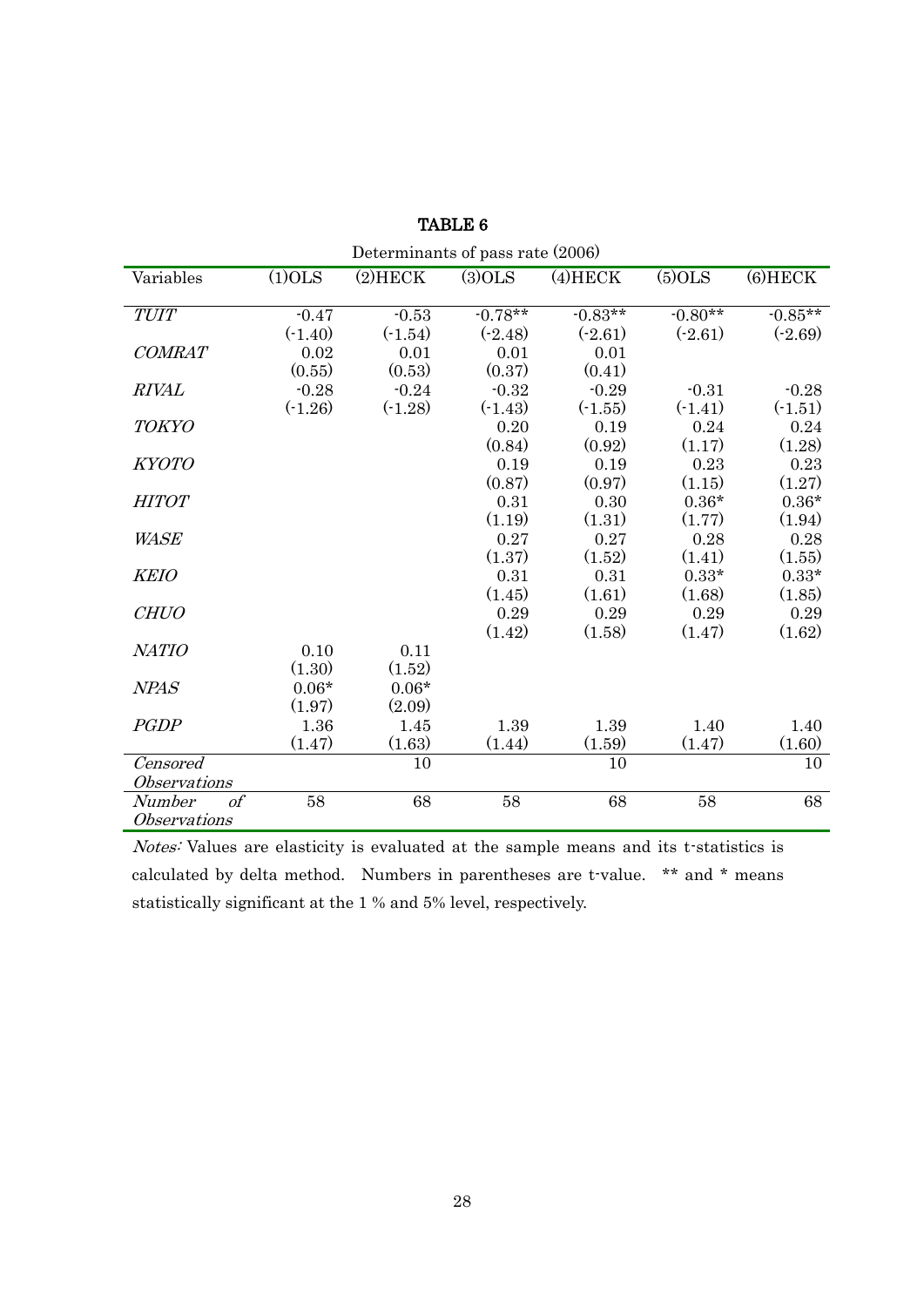| Determinants of pass rate (2007) |           |            |           |            |           |            |  |  |  |  |
|----------------------------------|-----------|------------|-----------|------------|-----------|------------|--|--|--|--|
| Variables                        | $(1)$ OLS | $(2)$ HECK | $(3)$ OLS | $(4)$ HECK | $(5)$ OLS | $(6)$ HECK |  |  |  |  |
|                                  |           |            |           |            |           |            |  |  |  |  |
| <b>TUIT</b>                      | $-0.44*$  | $-0.44*$   | $-0.58**$ | $-0.58**$  | $-0.74**$ | $-0.74***$ |  |  |  |  |
|                                  | $(-2.11)$ | $(-2.30)$  | (.3.19)   | (.3.53)    | $(-3.70)$ | $(-4.11)$  |  |  |  |  |
| <b>COMRAT</b>                    | $0.11**$  | $0.10**$   | $0.13**$  | $0.13**$   |           |            |  |  |  |  |
|                                  | (3.46)    | (3.29)     | (3.90)    | (4.15)     |           |            |  |  |  |  |
| <b>RIVAL</b>                     | $-0.21$   | $-0.19*$   | $-0.21$   | $-0.20*$   | $-0.18$   | $-0.18$    |  |  |  |  |
|                                  | $(-1.64)$ | $(-1.78)$  | $(-1.63)$ | $(-1.82)$  | $(-1.27)$ | $(-1.49)$  |  |  |  |  |
| <b>TOKYO</b>                     |           |            | 0.09      | 0.09       | 0.20      | $0.20*$    |  |  |  |  |
|                                  |           |            | (0.79)    | (0.86)     | (1.62)    | (1.73)     |  |  |  |  |
| <i>KYOTO</i>                     |           |            | 0.03      | 0.03       | $0.30**$  | $0.30**$   |  |  |  |  |
|                                  |           |            | (0.26)    | (0.29)     | (2.46)    | (2.60)     |  |  |  |  |
| <b>HITOT</b>                     |           |            | 0.02      | 0.02       | $0.25*$   | $0.25*$    |  |  |  |  |
|                                  |           |            | (0.18)    | (0.21)     | (2.01)    | (2.14)     |  |  |  |  |
| <i>WASE</i>                      |           |            | 0.10      | 0.10       | $0.21*$   | $0.21*$    |  |  |  |  |
|                                  |           |            | (0.91)    | (1.00)     | (1.73)    | (1.86)     |  |  |  |  |
| <b>KEIO</b>                      |           |            | $0.26*$   | $0.26**$   | $0.37**$  | $0.37**$   |  |  |  |  |
|                                  |           |            | (2.26)    | (2.48)     | (2.99)    | (3.22)     |  |  |  |  |
| <b>CHUO</b>                      |           |            | $0.22*$   | $0.22*$    | $0.29*$   | $0.29**$   |  |  |  |  |
|                                  |           |            | (1.92)    | (2.11)     | (2.33)    | (2.52)     |  |  |  |  |
| <b>NATIO</b>                     | 0.02      | 0.02       |           |            |           |            |  |  |  |  |
|                                  | (0.53)    | (0.62)     |           |            |           |            |  |  |  |  |
| <b>NPAS</b>                      | $0.05*$   | $0.04**$   |           |            |           |            |  |  |  |  |
|                                  | (2.25)    | (2.43)     |           |            |           |            |  |  |  |  |
| <b>PGDP</b>                      | $1.19*$   | $1.16*$    | $1.14*$   | $1.13*$    | $1.14*$   | $1.14*$    |  |  |  |  |
|                                  | (2.00)    | (2.12)     | (1.90)    | (2.10)     | (2.28)    | (1.91)     |  |  |  |  |
| Censored                         |           | 6          |           | 6          |           | 6          |  |  |  |  |
| <i><b>Observations</b></i>       |           |            |           |            |           |            |  |  |  |  |
| $\mathfrak{o} f$<br>Number       | 68        | 74         | 68        | 74         | 68        | 74         |  |  |  |  |
| Observations                     |           |            |           |            |           |            |  |  |  |  |

TABLE 7

Notes: Values are elasticity is evaluated at the sample means and its t-statistics is calculated by delta method. Numbers in parentheses are t-value. \*\* and \* means statistically significant at the 1 % and 5% level, respectively.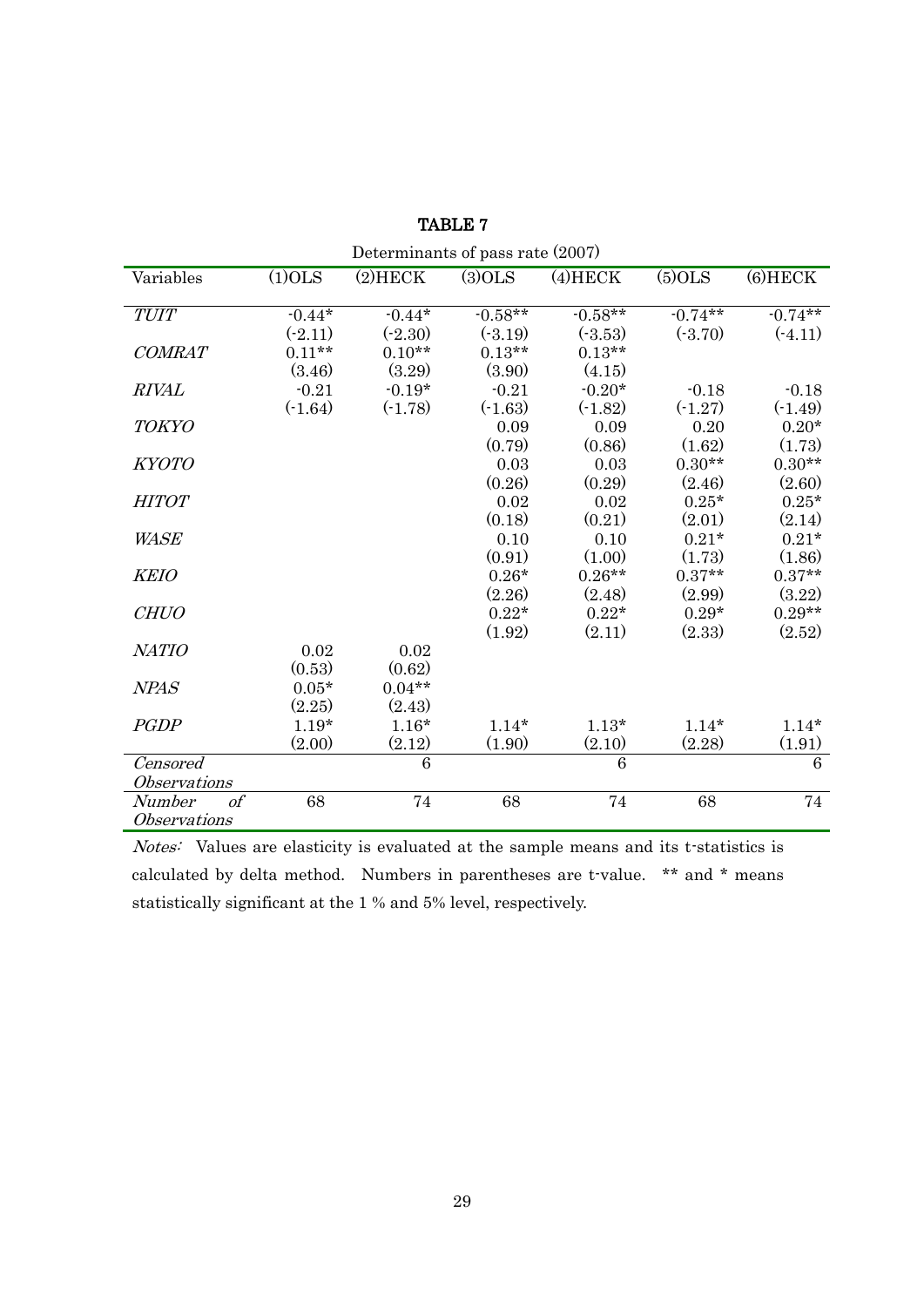|  | Determinants of pass rate (2006 and 2007) |
|--|-------------------------------------------|
|--|-------------------------------------------|

| Variables                  | $(1)$ OLS            | $(2)$ HECK      | (3)OLS              | $(4)$ HECK | $(5)$ OLS | $(6)$ HECK | (7)OLS    | $(8)$ HECK | $(9)$ OLS | $(10) \mathrm{HECK}$ | $\overline{\text{1100LS}}$ | (12)HECK                                      |
|----------------------------|----------------------|-----------------|---------------------|------------|-----------|------------|-----------|------------|-----------|----------------------|----------------------------|-----------------------------------------------|
|                            | 2006-07              | 2006-07         | 2006-07             | 2006-07    | 2006      | 2006       | 2006      | 2006       | 2007      | 2007                 | 2007                       | 2007                                          |
| <b>TUIT</b>                | $-0.43*$             | $-0.42*$        | $-0.67**$           | $-0.67**$  | $-0.44$   | $-0.49$    | $-0.78**$ | $-0.82**$  | $-0.45*$  | $-0.45*$             | $-0.58**$                  | $-0.58**$                                     |
|                            | $(-2.20)$            | $(-2.24)$       | $(-3.89)$           | $(-4.02)$  | $(-1.28)$ | $(-1.43)$  | $(-2.45)$ | $(-2.60)$  | $(-2.13)$ | $(-2.34)$            | $(-3.16)$                  | $(-3.53)$                                     |
| <b>CCOMRAT</b>             | $0.04*$              | $0.03**$        | $0.04**$            | $0.04*$    | $-0.007$  | $-0.006$   | $-0.004$  | $-0.004$   | $0.10**$  | $0.09**$             | $0.10**$                   | $0.10**$                                      |
|                            | (1.66)               | (1.67)          | (2.03)              | (2.13)     | $(-0.21)$ | $(-0.21)$  | $(-0.12)$ | $(-0.13)$  | (2.96)    | (2.84)               | (3.23)                     | (3.48)                                        |
| <b>SCOMRAT</b>             | 0.02                 | 0.02            | 0.02                | 0.02       | 0.02      | 0.01       | 0.01      | 0.01       | 0.01      | 0.01                 | 0.03                       | 0.02                                          |
|                            |                      | (1.39)          | (1.15)              | (1.21)     | (0.84)    | (0.82)     | (0.59)    | (0.66)     | (0.90)    | (0.94)               | (1.04)                     |                                               |
| <i>RIVAL</i>               | $(1.34)$<br>$-0.26*$ | $-0.24*$        | $-0.27*$            | $-0.25**$  | $-0.29$   | $-0.26$    | $-0.33$   | $-0.30$    | $-0.19$   | $-0.18*$             | $-0.20$                    | $(1.15)$<br>$-0.19*$                          |
|                            |                      |                 |                     |            |           |            |           |            |           |                      |                            |                                               |
|                            | $(-2.10)$            | $(-2.20)$       | $(-2.21)$           | $(-2.34)$  | $(-1.32)$ | $(-1.35)$  | $(-1.47)$ | $(-1.61)$  | $(-1.49)$ | $(-1.65)$            | $(-1.56)$                  | $(-1.75)$                                     |
| <b>TOKYO</b>               |                      |                 | 0.13                | 0.13       |           |            | 0.21      | 0.21       |           |                      | 0.09                       | 0.09                                          |
|                            |                      |                 | (1.14)              | (1.20)     |           |            | (0.89)    | (0.99)     |           |                      | (0.77)                     | (0.84)                                        |
| <b>KYOTO</b>               |                      |                 | 0.12                | 0.12       |           |            | 0.22      | $\rm 0.22$ |           |                      | 0.03                       | 0.03                                          |
|                            |                      |                 | (1.03)              | (1.09)     |           |            | (0.97)    | (1.09)     |           |                      | (0.27)                     | $(0.30)$<br>0.03                              |
| <b>HITOT</b>               |                      |                 | 0.15                | 0.15       |           |            | 0.28      | 0.28       |           |                      | 0.03                       |                                               |
|                            |                      |                 | (1.09)              | (1.16)     |           |            | (1.07)    | (1.19)     |           |                      | (0.20)                     | (0.22)                                        |
| <b>WASE</b>                |                      |                 | $0.20*$             | $0.20*$    |           |            | 0.28      | 0.28       |           |                      | 0.10                       |                                               |
|                            |                      |                 | (1.82)              | (1.92)     |           |            | (1.39)    | (1.56)     |           |                      | (0.90)                     | $\begin{array}{c} 0.10 \\ (1.00) \end{array}$ |
|                            |                      |                 |                     |            |           |            |           |            |           |                      |                            |                                               |
| <b>KEIO</b>                |                      |                 | $0.28**$            | $0.28**$   |           |            | 0.34      | $0.34*$    |           |                      | $0.26*$                    | $0.26**$                                      |
|                            |                      |                 | $(2.48)$<br>$0.25*$ | (2.62)     |           |            | (1.51)    | (1.70)     |           |                      | (2.24)                     | $(2.47)$<br>0.22*                             |
| <b>CHUO</b>                |                      |                 |                     | $0.25**$   |           |            | 0.31      | $0.31*$    |           |                      | $0.21*$                    |                                               |
|                            |                      |                 | (2.27)              | (2.40)     |           |            | (1.48)    | (1.66)     |           |                      | (1.85)                     | (2.05)                                        |
| NATIO                      | 0.06                 | 0.06            |                     |            | 0.10      | 0.12       |           |            | 0.02      | 0.02                 |                            |                                               |
|                            | (1.52)               | (1.58)          |                     |            | (1.35)    | (1.58)     |           |            | (0.53)    | (0.62)               |                            |                                               |
| <b>NPAS</b>                | $0.06**$             | $0.05**$        |                     |            | $0.07*$   | $0.06*$    |           |            | $0.05*$   | $0.04**$             |                            |                                               |
|                            |                      | (3.20)          |                     |            | (2.07)    |            |           |            |           | (2.41)               |                            |                                               |
|                            | (3.08)               |                 |                     |            |           | (2.20)     |           |            | (2.25)    |                      |                            |                                               |
| <b>PGDP</b>                | $1.33**$             | $1.31**$        | $1.28*$             | $1.27**$   | 1.39      | $1.48*$    | 1.43      | 1.42       | $1.16*$   | $1.14*$              | $1.13*$                    | $1.12*$                                       |
|                            | (2.44)               | (2.51)          | (2.31)              | (2.44)     | (1.49)    | (1.67)     | (1.46)    | (1.63)     | (1.92)    | (2.07)               | (1.85)                     | (2.06)                                        |
| Censored                   |                      | $\overline{16}$ |                     | 16         |           | 10         |           | 10         |           | 6                    |                            | 6                                             |
| <i><b>Observations</b></i> |                      |                 |                     |            |           |            |           |            |           |                      |                            |                                               |
| <i>Number</i><br>of        | 126                  | 142             | 126                 | 142        | 58        | 68         | 58        | 68         | 68        | 74                   | 68                         | 74                                            |
|                            |                      |                 |                     |            |           |            |           |            |           |                      |                            |                                               |
| <i><b>Observations</b></i> |                      |                 |                     |            |           |            |           |            |           |                      |                            |                                               |

Notes: Values are elasticity is evaluated at the sample means and its t-statistics is calculated by delta method. Numbers in parentheses are t-value.

\*\* and \* means statistically significant at the 1 % and 5% level, respectively.